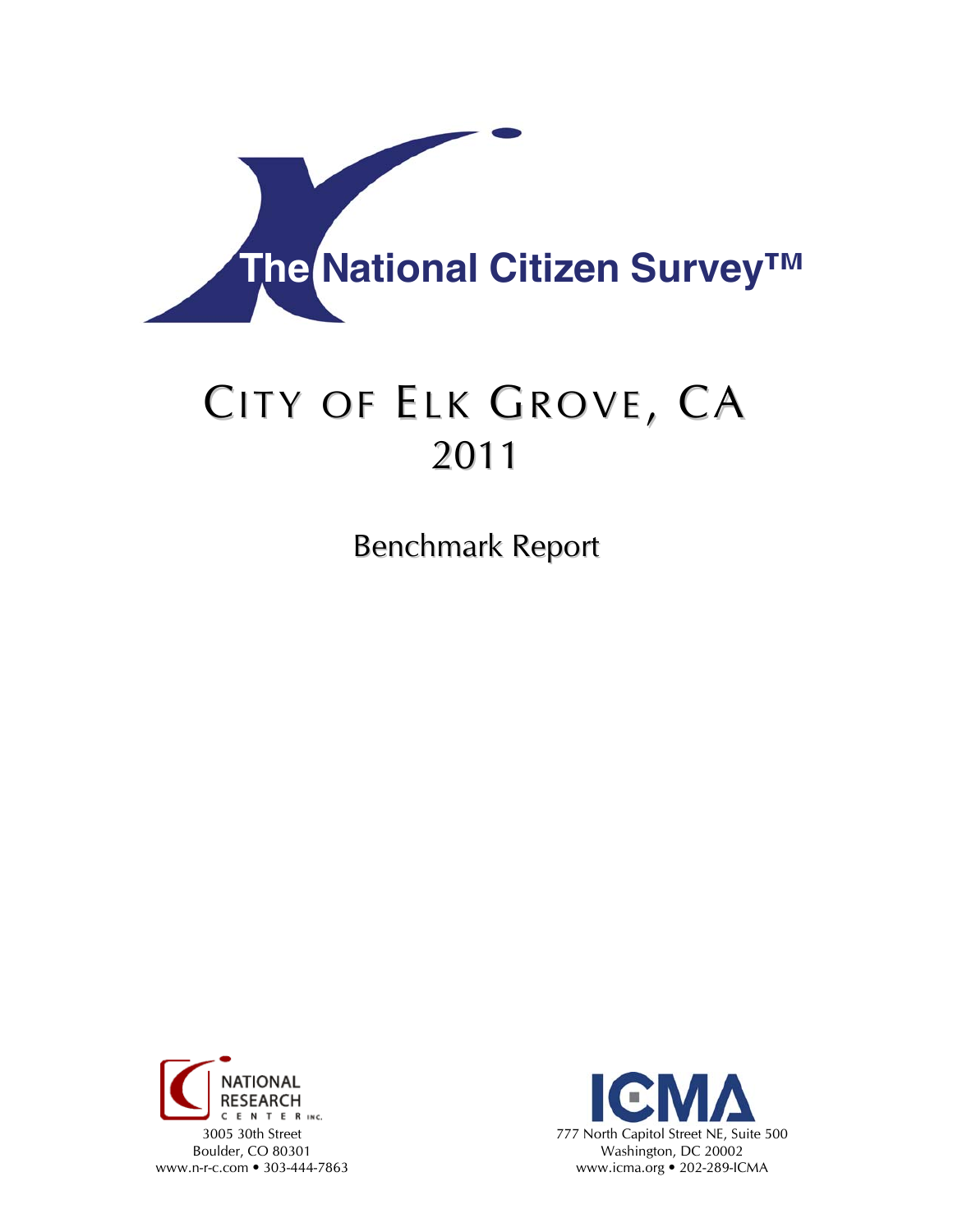## **CONTENTS**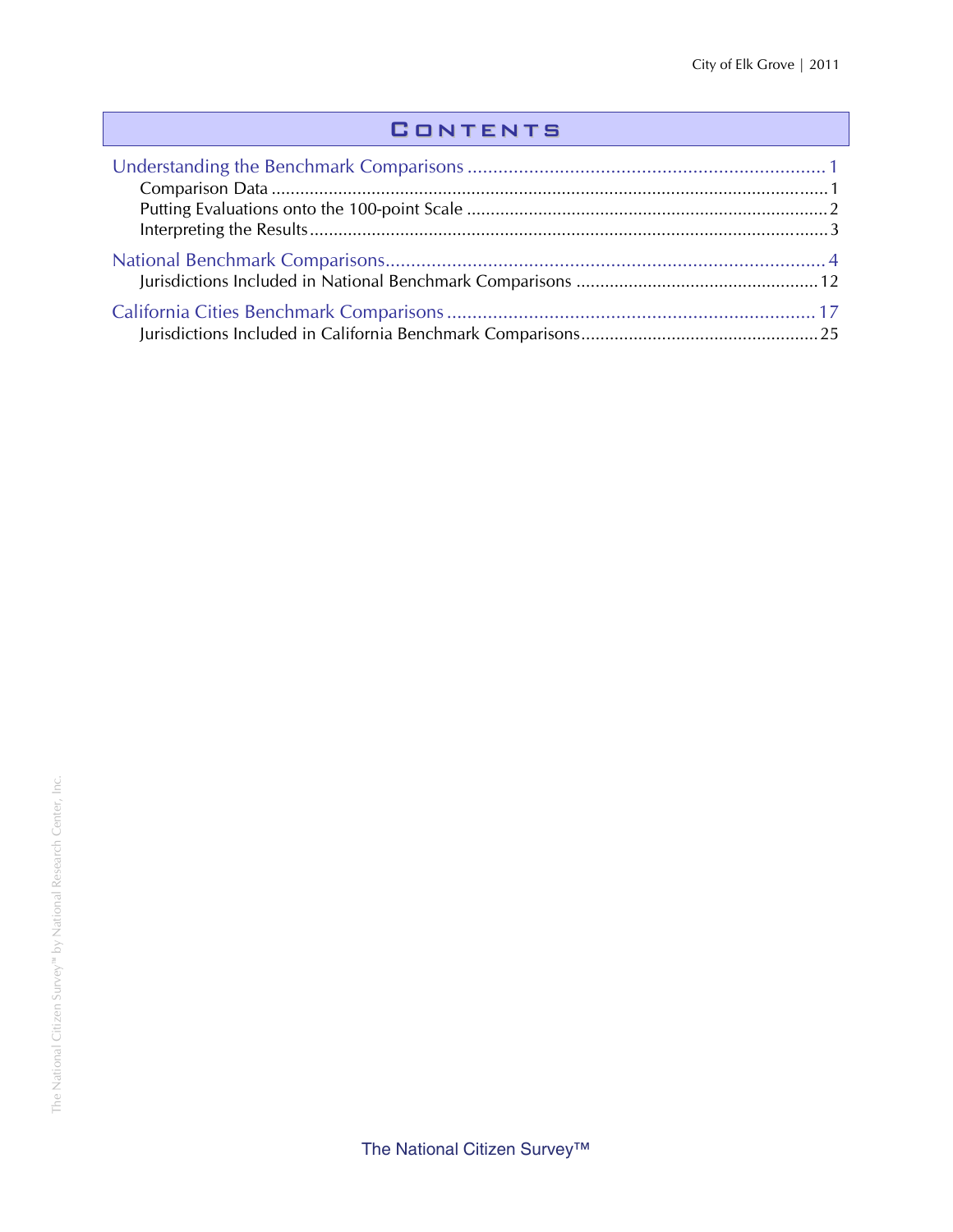## Understanding the Benchmark **COMPARISONS**

## **COMPARISON DATA**

NRC's database of comparative resident opinion is comprised of resident perspectives gathered in citizen surveys from approximately 500 jurisdictions whose residents evaluated local government services and gave their opinion about the quality of community life. The comparison evaluations are from the most recent survey completed in each jurisdiction; most communities conduct surveys every year or in alternating years. NRC adds the latest results quickly upon survey completion, keeping the benchmark data fresh and relevant.

The City of Elk Grove chose to have comparisons made to the entire database and a subset of similar jurisdictions from the database (select California cities). A benchmark comparison (the average rating from all the comparison jurisdictions where a similar question was asked) has been provided when a similar question on the City of Elk Grove Survey was included in NRC's database and there were at least five jurisdictions in which the question was asked. For most questions compared to the entire dataset, there were more than 100 jurisdictions included in the benchmark comparison.

| <b>Jurisdiction Characteristic</b> | <b>Percent of Jurisdictions</b> |
|------------------------------------|---------------------------------|
| <b>Region</b>                      |                                 |
| West Coast <sup>1</sup>            | 16%                             |
| West <sup>2</sup>                  | 21%                             |
| North Central West <sup>3</sup>    | 10%                             |
| North Central East <sup>4</sup>    | 13%                             |
| South Central <sup>5</sup>         | 7%                              |
| South <sup>6</sup>                 | 25%                             |
| Northeast West <sup>7</sup>        | 2%                              |
| Northeast East <sup>8</sup>        | 4%                              |
| Population                         |                                 |
| Less than 40,000                   | 45%                             |
| 40,000 to 74,999                   | 20%                             |
| 75,000 to 149,000                  | 17%                             |
| 150,000 or more                    | 19%                             |

The jurisdictions in the database represent a wide geographic and population range as shown in the table below.

 $\overline{a}$ <sup>1</sup> Alaska, Washington, Oregon, California, Hawaii

<sup>2</sup> Montana, Idaho, Wyoming, Colorado, Utah, Nevada, Arizona, New Mexico

<sup>3</sup> North Dakota, South Dakota, Nebraska, Kansas, Iowa, Missouri, Minnesota

<sup>4</sup> Illinois, Indiana, Ohio, Michigan, Wisconsin

<sup>5</sup> Oklahoma, Texas, Louisiana, Arkansas

<sup>6</sup> West Virginia, Virginia, Kentucky, Tennessee, Mississippi, Alabama, Georgia, Florida, South Carolina, North Carolina, Maryland,

Delaware, Washington DC

<sup>7</sup> New York, Pennsylvania, New Jersey

<sup>&</sup>lt;sup>8</sup> Connecticut, Rhode Island, Massachusetts, New Hampshire, Vermont, Maine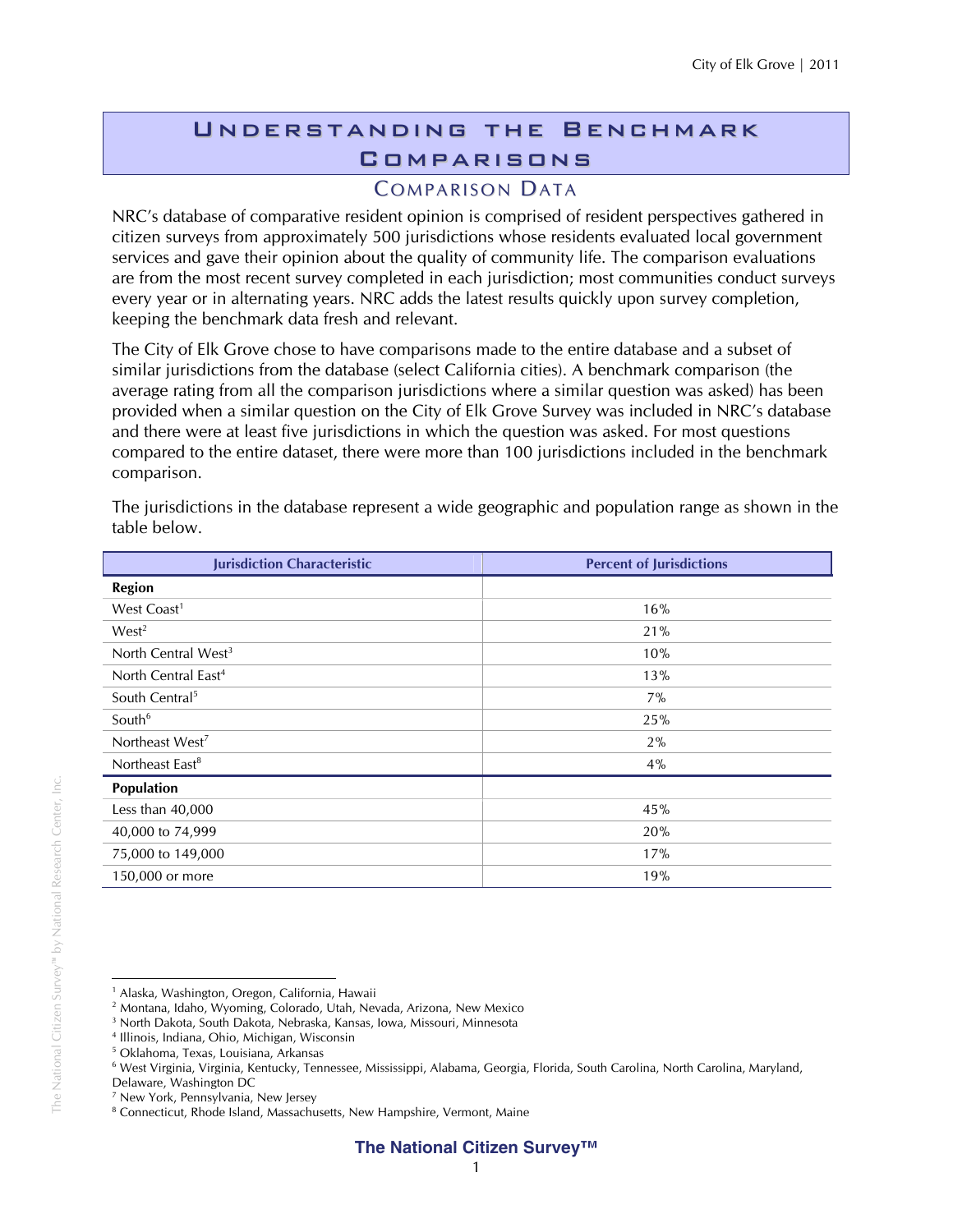## PUTTING EVALUATIONS ONTO THE 100-POINT SCALE

Although responses to many of the evaluative questions were made on a four point scale with 1 representing the best rating and 4 the worst, the benchmarks are reported on a common scale where 0 is the worst possible rating and 100 is the best possible rating. The 95 percent confidence interval around an average score on the 100-point scale is no greater than plus or minus four points based on all respondents.

The 100-point scale is not a percent. It is a conversion of responses to an average rating. Each response option is assigned a value that is used in calculating the average score. For example, "excellent" = 100, "good" = 67, "fair" = 33 and "poor" = 0. If everyone reported "excellent," then the average rating would be 100 on the 100-point scale. Likewise, if all respondents gave a "poor", the result would be 0 on the 100-point scale. If half the respondents gave a score of "excellent" and half gave a score of "poor," the average would be in the middle of the scale (like the center post of a teeter totter) between "fair" and "good." An example of how to convert survey frequencies into an average rating appears below.

| How do you rate the community as a place to live? |                                      |                                                                  |                                            |                                      |                                                       |                                                      |  |  |
|---------------------------------------------------|--------------------------------------|------------------------------------------------------------------|--------------------------------------------|--------------------------------------|-------------------------------------------------------|------------------------------------------------------|--|--|
| <b>Response</b><br>option                         | <b>Total with</b><br>"don't<br>know" | <b>Step1: Remove the</b><br>percent of "don't<br>know" responses | <b>Total</b><br>without<br>"don't<br>know" | Step 2:<br>Assign<br>scale<br>values | Step 3: Multiply<br>the percent by<br>the scale value | Step 4: Sum<br>to calculate<br>the average<br>rating |  |  |
| Excellent                                         | 36%                                  | $=$ 36 $\div$ (100-5) $=$                                        | 38%                                        | 100                                  | $=$ 38% x 100 $=$                                     | 38                                                   |  |  |
| Good                                              | 42%                                  | $= 42 \div (100-5) =$                                            | 44%                                        | 67                                   | $= 44\% \times 67 =$                                  | 30                                                   |  |  |
| Fair                                              | 12%                                  | $= 12 \div (100-5) =$                                            | 13%                                        | 33                                   | $= 13\% \times 33 =$                                  | $\overline{4}$                                       |  |  |
| Poor                                              | $5\%$                                | $= 5 \div (100-5) =$                                             | $5\%$                                      | $\overline{0}$                       | $= 5\% \times 0 =$                                    | $\Omega$                                             |  |  |
| Don't know                                        | $5\%$                                |                                                                  |                                            |                                      |                                                       |                                                      |  |  |
| Total                                             | 100%                                 |                                                                  | 100%                                       |                                      |                                                       | 72                                                   |  |  |

## Example of Converting Responses to the 100-point Scale

#### **How do you rate the community as a place to live?**

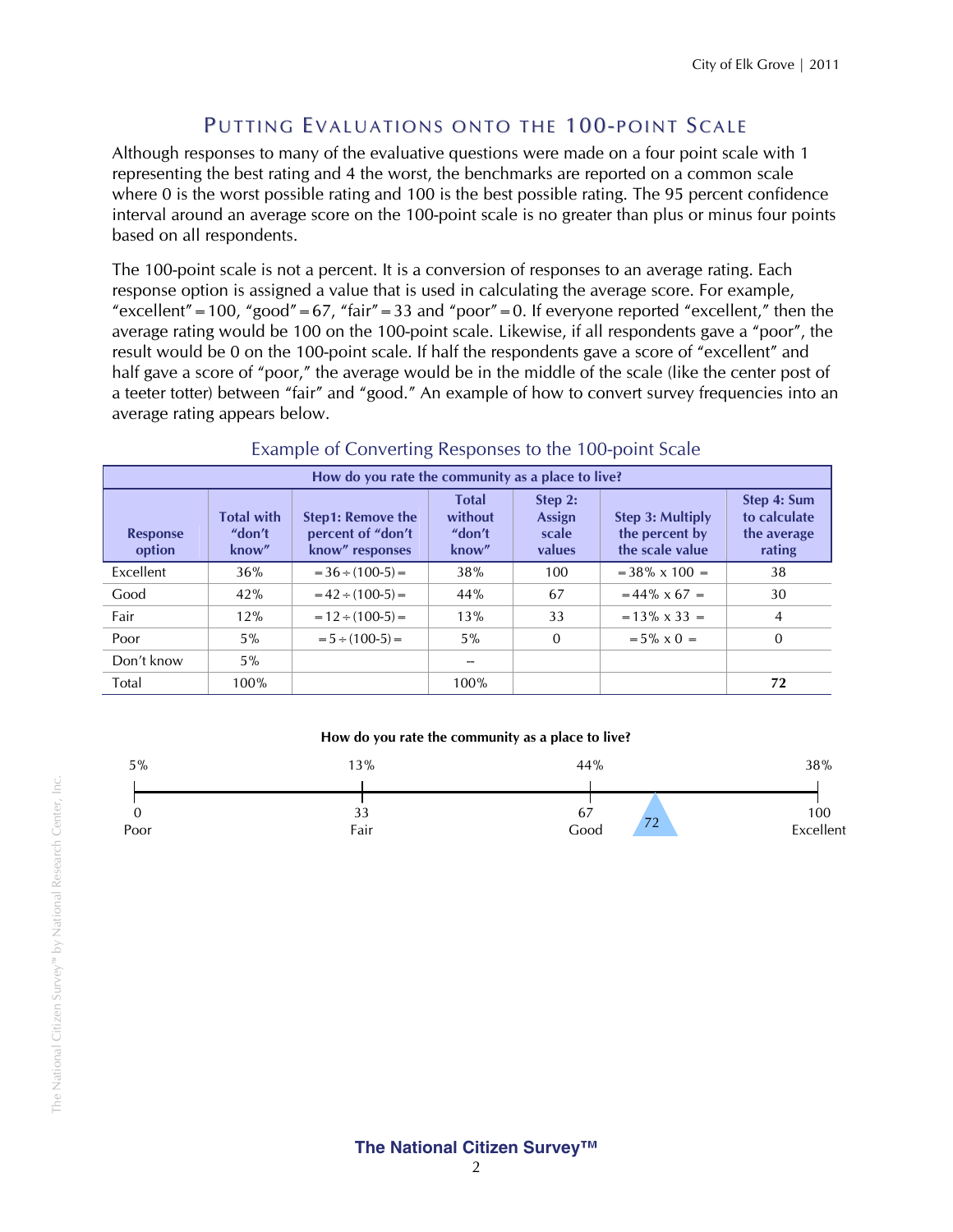#### INTERPRETING THE RESULTS

Average ratings are compared when similar questions are included in NRC's database, and there are at least five jurisdictions in which the question was asked. Where comparisons are available, three numbers are provided in the table. The first column is your jurisdiction's rating on the 100 point scale. The second column is the rank assigned to your jurisdiction's rating among jurisdictions where a similar question was asked. The third column is the number of jurisdictions that asked a similar question. The fourth column shows the comparison of your jurisdiction's average rating (column one) to the benchmark.

Where comparisons for quality ratings were available, the City of Elk Grove's results were generally noted as being "above" the benchmark, "below" the benchmark or "similar" to the benchmark. For some questions – those related to resident behavior, circumstance or to a local problem – the comparison to the benchmark is designated as "more," "similar" or "less" (for example, the percent of crime victims, residents visiting a park or residents identifying code enforcement as a problem.) In instances where ratings are considerably higher or lower than the benchmark, these ratings have been further demarcated by the attribute of "much," (for example, "much less" or "much above"). These labels come from a statistical comparison of the City of Elk Grove's rating to the benchmark where a rating is considered "similar" if it is within the margin of error; "above," "below," "more" or "less" if the difference between your jurisdiction's rating and the benchmark is greater the margin of error; and "much above," "much below," "much more" or "much less" if the difference between your jurisdiction's rating and the benchmark is more than twice the margin of error.

This report contains benchmarks at the national level, as well as for select California cities.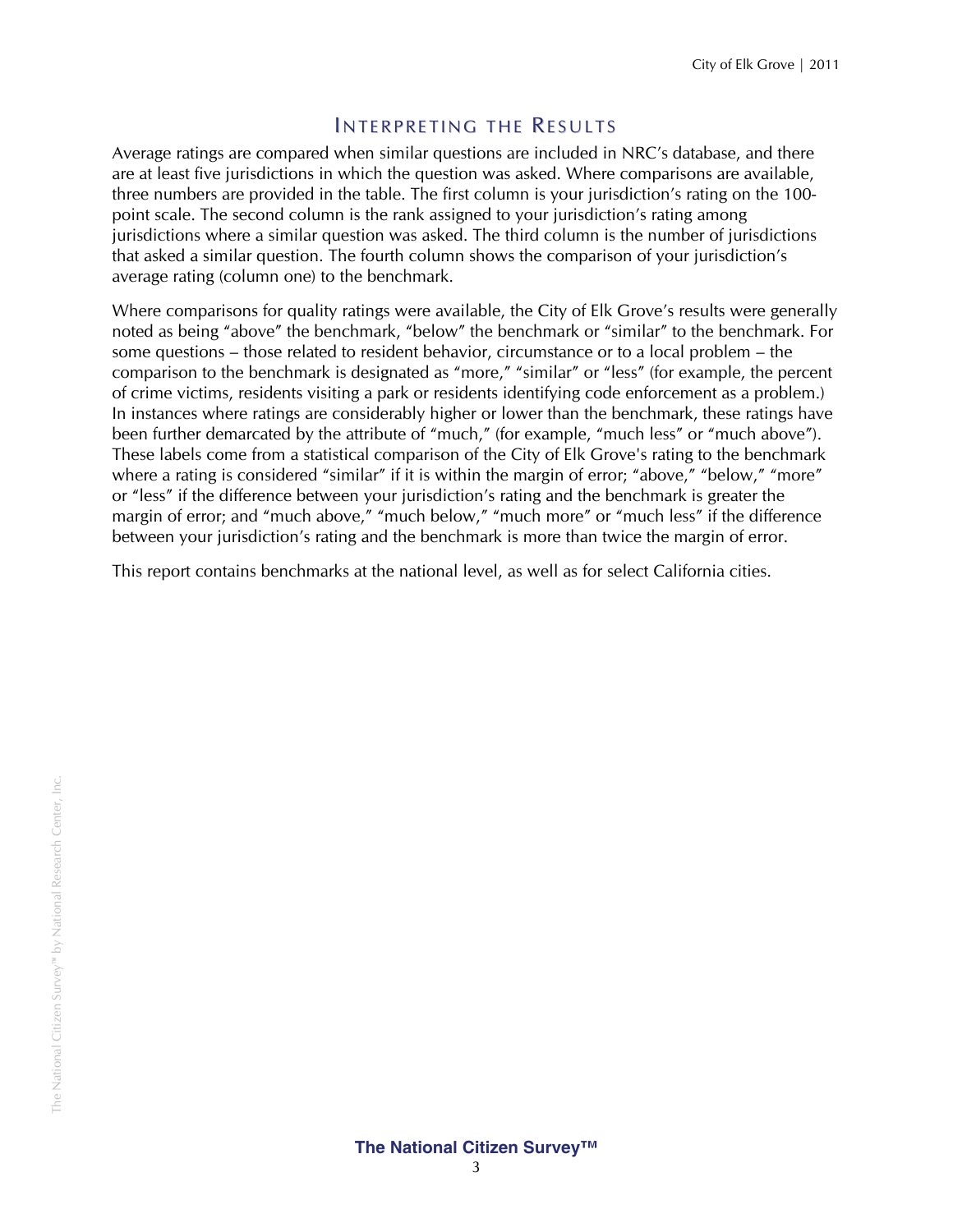## National Benchmark Comparisons

| <b>Overall Community Quality Benchmarks</b>                                                                                                       |    |     |     |         |  |  |
|---------------------------------------------------------------------------------------------------------------------------------------------------|----|-----|-----|---------|--|--|
| <b>Number of Jurisdictions for</b><br><b>Elk Grove</b><br><b>Comparison to</b><br><b>benchmark</b><br>Rank<br><b>Comparison</b><br>average rating |    |     |     |         |  |  |
| Overall quality of life in Elk Grove                                                                                                              | 62 | 225 | 341 | Below   |  |  |
| Your neighborhood as place to live                                                                                                                | 70 | 120 | 256 | Similar |  |  |
| Elk Grove as a place to live                                                                                                                      | 67 | 194 | 297 | Below   |  |  |
| Recommend living in Elk Grove to<br>someone who asks                                                                                              | 74 | 99  | 168 | Similar |  |  |
| Remain in Elk Grove for the next<br>five years                                                                                                    | 77 | 91  | 168 | Similar |  |  |

| <b>Community Transportation Benchmarks</b>  |                                    |      |                                                         |                                          |  |  |
|---------------------------------------------|------------------------------------|------|---------------------------------------------------------|------------------------------------------|--|--|
|                                             | <b>Elk Grove average</b><br>rating | Rank | <b>Number of Jurisdictions for</b><br><b>Comparison</b> | <b>Comparison to</b><br><b>benchmark</b> |  |  |
| Ease of car travel in Elk<br>Grove          | 51                                 | 151  | 242                                                     | Similar                                  |  |  |
| Ease of bus travel in Elk<br>Grove          | 48                                 | 77   | 178                                                     | Above                                    |  |  |
| Ease of bicycle travel in Elk<br>Grove      | 51                                 | 103  | 240                                                     | Similar                                  |  |  |
| Ease of walking in Elk Grove                | 58                                 | 107  | 245                                                     | Similar                                  |  |  |
| Availability of paths and<br>walking trails | 56                                 | 76   | 163                                                     | Similar                                  |  |  |
| Traffic flow on major streets               | 39                                 | 147  | 203                                                     | Below                                    |  |  |

| <b>Frequency of Bus Use Benchmarks</b>                                                                                                     |    |    |     |           |  |  |
|--------------------------------------------------------------------------------------------------------------------------------------------|----|----|-----|-----------|--|--|
| <b>Number of Jurisdictions for</b><br><b>Comparison to</b><br><b>Elk Grove average</b><br>benchmark<br>rating<br>Rank<br><b>Comparison</b> |    |    |     |           |  |  |
| Ridden a local bus within<br>Elk Grove                                                                                                     | 15 | 91 | 152 | Much less |  |  |

| <b>Drive Alone Benchmarks</b>                                                                                                       |    |    |     |         |  |  |
|-------------------------------------------------------------------------------------------------------------------------------------|----|----|-----|---------|--|--|
| <b>Number of Jurisdictions</b><br><b>Elk Grove</b><br><b>Comparison to</b><br>benchmark<br>Rank<br>for Comparison<br>average rating |    |    |     |         |  |  |
| Average percent of work commute<br>trips made by driving alone                                                                      | 75 | 91 | 158 | Similar |  |  |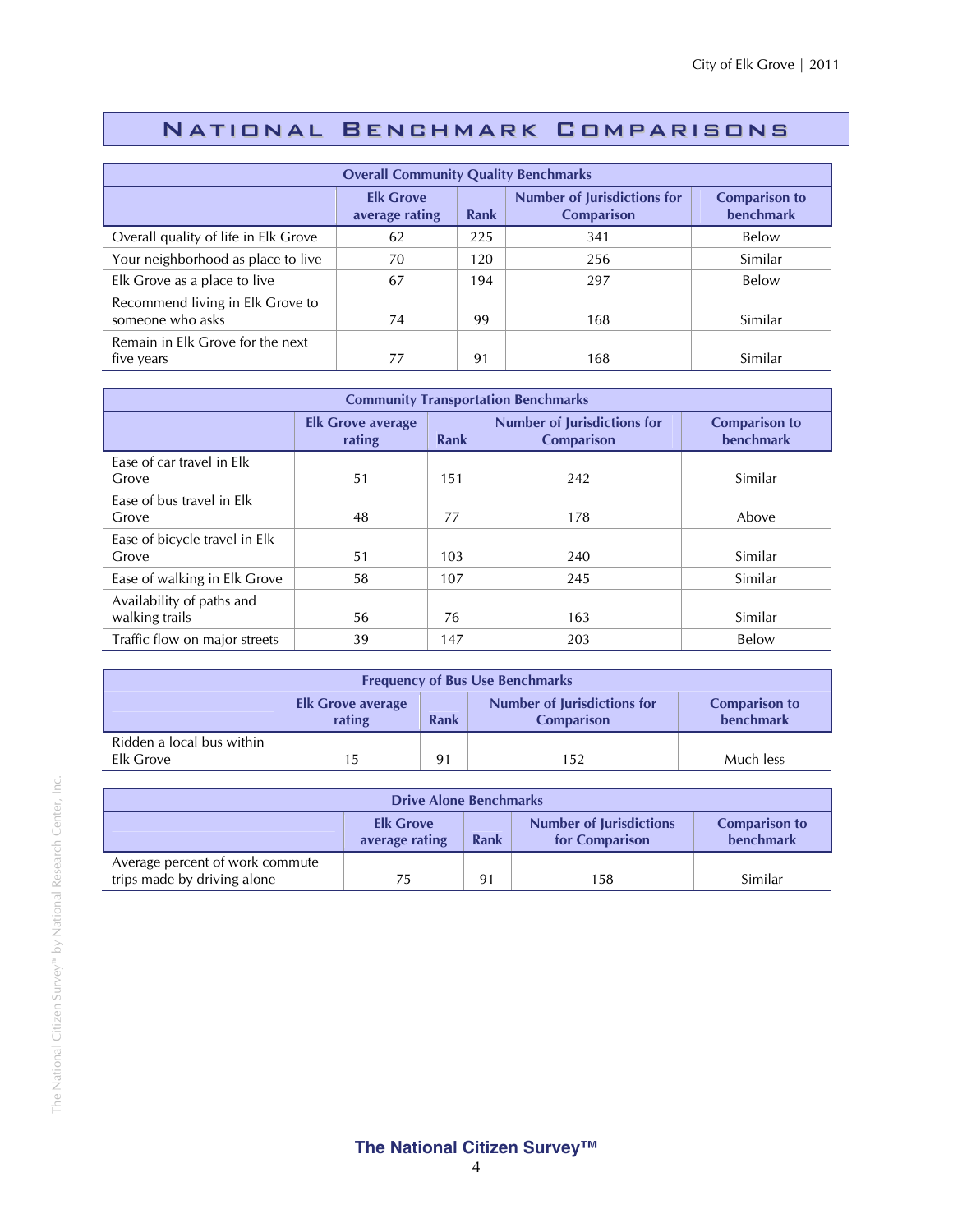| <b>Transportation and Parking Services Benchmarks</b> |                                    |      |                                                         |                                          |  |  |  |
|-------------------------------------------------------|------------------------------------|------|---------------------------------------------------------|------------------------------------------|--|--|--|
|                                                       | <b>Elk Grove average</b><br>rating | Rank | <b>Number of Jurisdictions for</b><br><b>Comparison</b> | <b>Comparison to</b><br><b>benchmark</b> |  |  |  |
| Street repair                                         | 54                                 | 71   | 337                                                     | Much above                               |  |  |  |
| Street cleaning                                       | 57                                 | 113  | 253                                                     | Similar                                  |  |  |  |
| Street lighting                                       | 58                                 | 90   | 264                                                     | Above                                    |  |  |  |
| Sidewalk<br>maintenance                               | 57                                 | 52   | 232                                                     | Much above                               |  |  |  |
| Traffic signal timing                                 | 48                                 | 88   | 202                                                     | Similar                                  |  |  |  |
| Bus or transit<br>services                            | 52                                 | 95   | 190                                                     | Similar                                  |  |  |  |

| <b>Housing Characteristics Benchmarks</b>                                                                                                         |    |    |     |         |  |  |
|---------------------------------------------------------------------------------------------------------------------------------------------------|----|----|-----|---------|--|--|
| <b>Number of Jurisdictions for</b><br><b>Comparison to</b><br><b>Elk Grove average</b><br><b>benchmark</b><br>rating<br>Rank<br><b>Comparison</b> |    |    |     |         |  |  |
| Availability of affordable<br>quality housing                                                                                                     | 47 | 86 | 258 | Above   |  |  |
| Variety of housing options                                                                                                                        | 52 | 93 | 56  | Similar |  |  |

| <b>Housing Costs Benchmarks</b>                                                                                                     |    |              |     |           |  |
|-------------------------------------------------------------------------------------------------------------------------------------|----|--------------|-----|-----------|--|
| <b>Number of Jurisdictions</b><br><b>Elk Grove</b><br><b>Comparison to</b><br>benchmark<br>Rank<br>average rating<br>for Comparison |    |              |     |           |  |
| Experiencing housing costs stress<br>(housing costs 30% or MORE of income)                                                          | 57 | $\mathbf{b}$ | 164 | Much more |  |

| <b>Built Environment Benchmarks</b>                                                                                                               |    |     |     |         |  |  |
|---------------------------------------------------------------------------------------------------------------------------------------------------|----|-----|-----|---------|--|--|
| <b>Number of Jurisdictions for</b><br><b>Comparison to</b><br><b>Elk Grove average</b><br><b>benchmark</b><br>rating<br>Rank<br><b>Comparison</b> |    |     |     |         |  |  |
| Quality of new development<br>in Elk Grove                                                                                                        | 51 | 142 | 227 | Similar |  |  |
| Overall appearance of Elk<br>Grove                                                                                                                | 65 | 99  | 272 | Above   |  |  |

| <b>Population Growth Benchmarks</b>                                                                                                 |    |    |     |           |  |  |
|-------------------------------------------------------------------------------------------------------------------------------------|----|----|-----|-----------|--|--|
| Number of Jurisdictions for<br><b>Comparison to</b><br><b>Elk Grove average</b><br>benchmark<br>rating<br>Rank<br><b>Comparison</b> |    |    |     |           |  |  |
| Population growth seen as<br>too fast                                                                                               | 55 | 56 | 219 | Much more |  |  |

| <b>Nuisance Problems Benchmarks</b>                                          |                                                                                                                                     |     |     |      |  |  |
|------------------------------------------------------------------------------|-------------------------------------------------------------------------------------------------------------------------------------|-----|-----|------|--|--|
|                                                                              | <b>Number of Jurisdictions</b><br><b>Comparison to</b><br><b>Elk Grove</b><br>benchmark<br>average rating<br>for Comparison<br>Rank |     |     |      |  |  |
| Run down buildings, weed lots and junk<br>vehicles seen as a "major" problem |                                                                                                                                     | 127 | 220 | Less |  |  |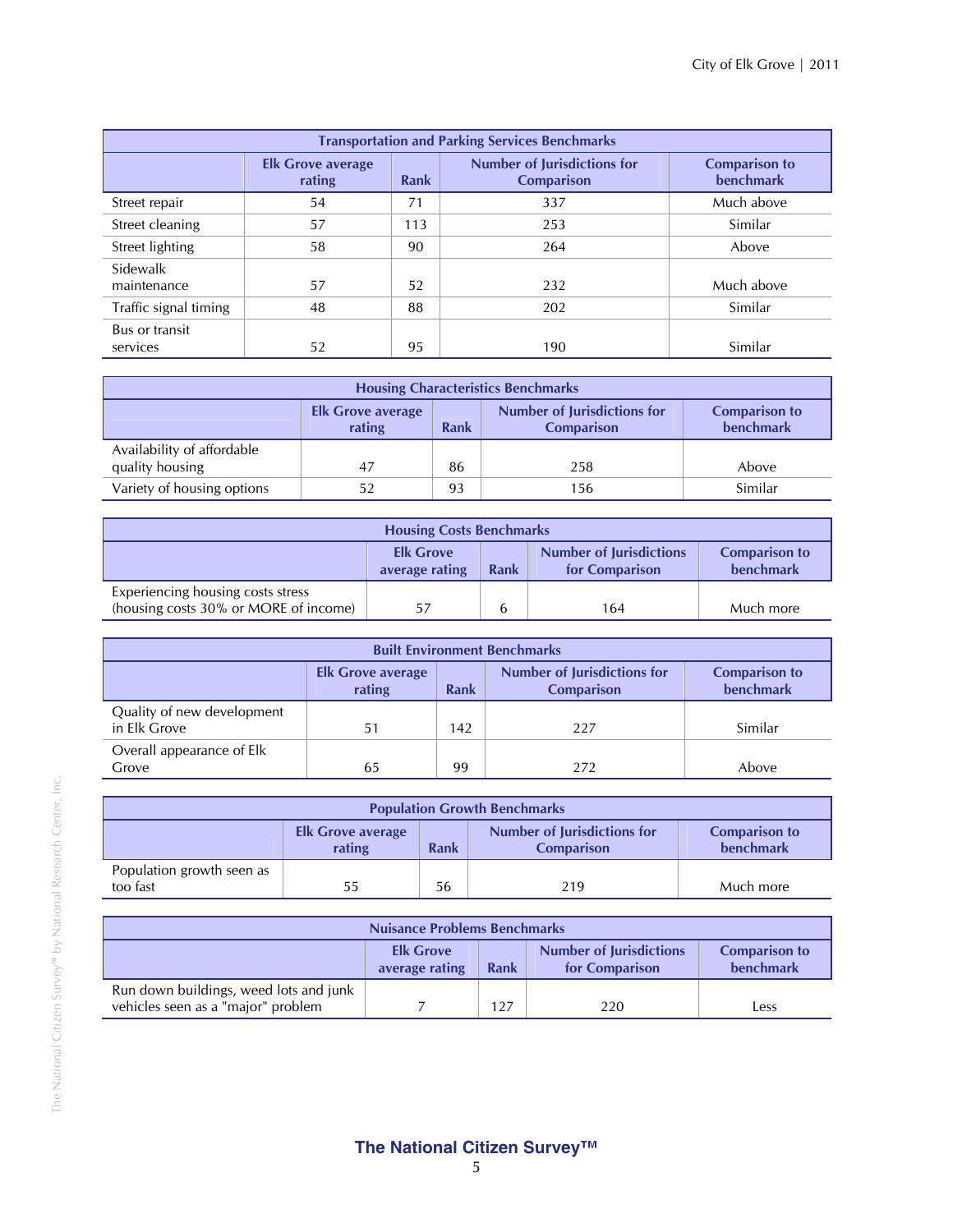| <b>Planning and Community Code Enforcement Services Benchmarks</b>                                                                         |    |     |     |         |  |  |
|--------------------------------------------------------------------------------------------------------------------------------------------|----|-----|-----|---------|--|--|
| <b>Number of Jurisdictions for</b><br><b>Comparison to</b><br><b>Elk Grove</b><br>benchmark<br>Rank<br><b>Comparison</b><br>average rating |    |     |     |         |  |  |
| Land use, planning and zoning                                                                                                              | 47 | 95  | 253 | Similar |  |  |
| Code enforcement (weeds,<br>abandoned buildings, etc.)                                                                                     | 47 | 137 | 297 | Similar |  |  |
| Animal control                                                                                                                             | 53 | 149 | 259 | Similar |  |  |

| <b>Economic Sustainability and Opportunities Benchmarks</b>                                                                         |    |     |     |            |  |  |
|-------------------------------------------------------------------------------------------------------------------------------------|----|-----|-----|------------|--|--|
| <b>Number of Jurisdictions</b><br><b>Elk Grove</b><br><b>Comparison to</b><br>benchmark<br>for Comparison<br>average rating<br>Rank |    |     |     |            |  |  |
| Employment opportunities                                                                                                            | 29 | 185 | 251 | Below      |  |  |
| Shopping opportunities                                                                                                              | 50 | 135 | 248 | Similar    |  |  |
| Elk Grove as a place to work                                                                                                        | 43 | 206 | 266 | Much below |  |  |
| Overall quality of business and service<br>establishments in Elk Grove                                                              | 54 | 96  | 154 | Similar    |  |  |

| <b>Economic Development Services Benchmarks</b> |                                                                                                                                            |     |     |       |  |  |  |
|-------------------------------------------------|--------------------------------------------------------------------------------------------------------------------------------------------|-----|-----|-------|--|--|--|
|                                                 | <b>Number of Jurisdictions for</b><br><b>Comparison to</b><br><b>Elk Grove average</b><br>benchmark<br>rating<br>Rank<br><b>Comparison</b> |     |     |       |  |  |  |
| Economic<br>development                         | 39                                                                                                                                         | 171 | 240 | Below |  |  |  |

| <b>Job and Retail Growth Benchmarks</b> |                                                                                                                                                   |    |     |           |  |  |  |  |
|-----------------------------------------|---------------------------------------------------------------------------------------------------------------------------------------------------|----|-----|-----------|--|--|--|--|
|                                         | <b>Number of Jurisdictions for</b><br><b>Comparison to</b><br><b>Elk Grove average</b><br>benchmark<br>rating<br><b>Comparison</b><br><b>Rank</b> |    |     |           |  |  |  |  |
| Retail growth seen as<br>too slow       | 47                                                                                                                                                | 64 | 218 | Much more |  |  |  |  |
| Jobs growth seen as too<br>slow         | 89                                                                                                                                                | 36 | 221 | Much more |  |  |  |  |

| <b>Personal Economic Future Benchmarks</b>                                                                                          |    |    |     |         |  |  |
|-------------------------------------------------------------------------------------------------------------------------------------|----|----|-----|---------|--|--|
| Number of Jurisdictions for<br><b>Elk Grove</b><br><b>Comparison to</b><br>benchmark<br>average rating<br>Rank<br><b>Comparison</b> |    |    |     |         |  |  |
| Positive impact of economy on<br>household income                                                                                   | 18 | 82 | 213 | Similar |  |  |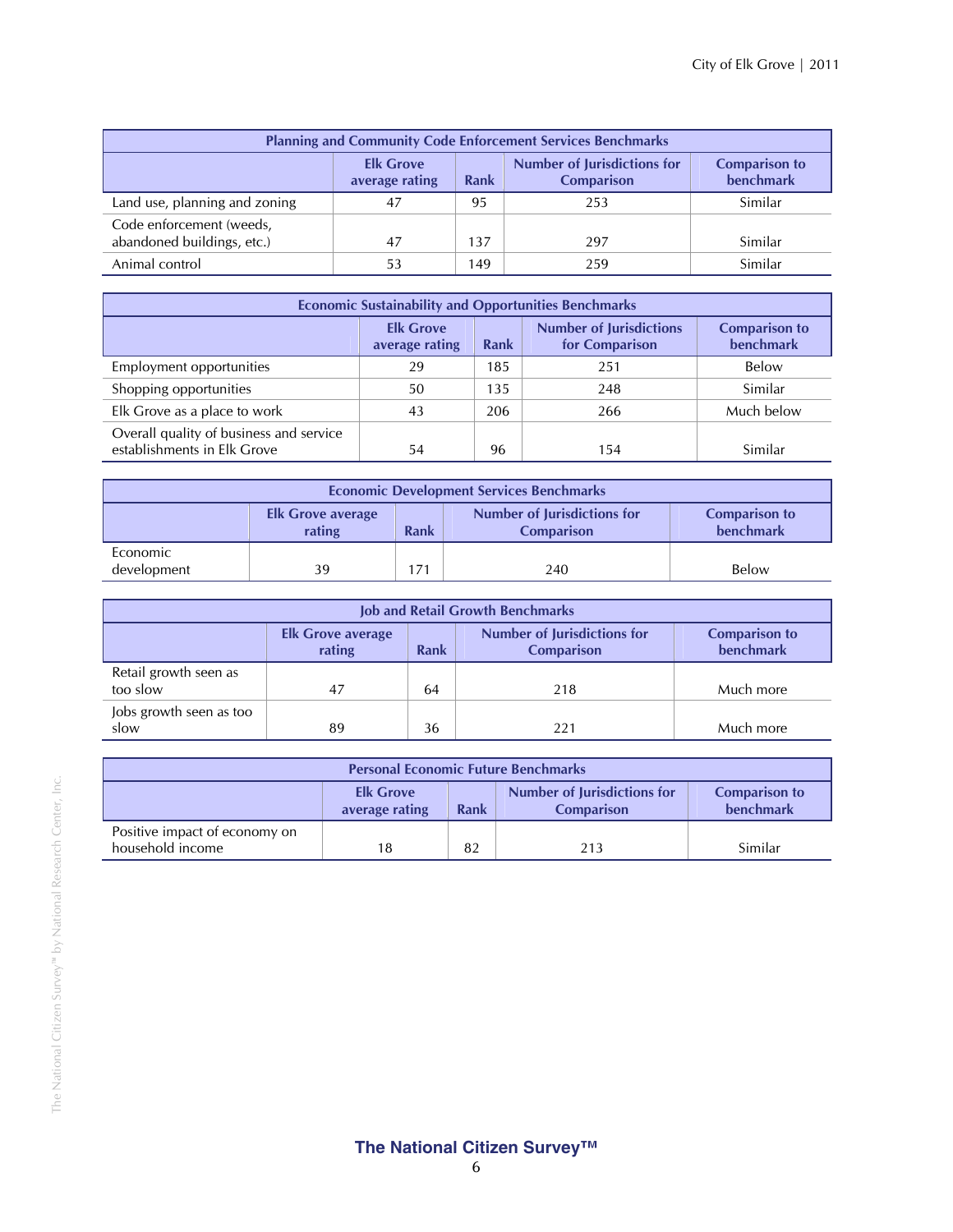| <b>Community and Personal Public Safety Benchmarks</b> |                                    |             |                                                         |                                   |  |  |  |
|--------------------------------------------------------|------------------------------------|-------------|---------------------------------------------------------|-----------------------------------|--|--|--|
|                                                        | <b>Elk Grove</b><br>average rating | <b>Rank</b> | <b>Number of Jurisdictions for</b><br><b>Comparison</b> | <b>Comparison to</b><br>benchmark |  |  |  |
| In your neighborhood during the<br>day                 | 84                                 | 194         | 271                                                     | Similar                           |  |  |  |
| In your neighborhood after dark                        | 69                                 | 172         | 268                                                     | Similar                           |  |  |  |
| In Elk Grove's commercial areas<br>during the day      | 78                                 | 188         | 241                                                     | Below                             |  |  |  |
| In Elk Grove's commercial areas<br>after dark          | 58                                 | 162         | 249                                                     | Below                             |  |  |  |
| Violent crime (e.g., rape, assault,<br>robbery)        | 67                                 | 172         | 249                                                     | Below                             |  |  |  |
| Property crimes (e.g., burglary,<br>theft)             | 54                                 | 187         | 249                                                     | Much below                        |  |  |  |
| Environmental hazards, including<br>toxic waste        | 73                                 | 107         | 165                                                     | Similar                           |  |  |  |

| <b>Crime Victimization and Reporting Benchmarks</b> |                                                                                                                                                   |     |     |           |  |  |  |  |
|-----------------------------------------------------|---------------------------------------------------------------------------------------------------------------------------------------------------|-----|-----|-----------|--|--|--|--|
|                                                     | <b>Number of Jurisdictions for</b><br><b>Comparison to</b><br><b>Elk Grove average</b><br>benchmark<br>rating<br><b>Rank</b><br><b>Comparison</b> |     |     |           |  |  |  |  |
| Victim of crime                                     |                                                                                                                                                   | 147 | 218 | Less      |  |  |  |  |
| Reported<br>crimes                                  | 91                                                                                                                                                | 22  | 217 | Much more |  |  |  |  |

| <b>Public Safety Services Benchmarks</b>                                                                               |                                       |             |                                                            |                                   |  |  |
|------------------------------------------------------------------------------------------------------------------------|---------------------------------------|-------------|------------------------------------------------------------|-----------------------------------|--|--|
|                                                                                                                        | <b>Elk Grove</b><br>average<br>rating | <b>Rank</b> | Number of<br><b>Jurisdictions for</b><br><b>Comparison</b> | <b>Comparison to</b><br>benchmark |  |  |
| Police services                                                                                                        | 64                                    | 215         | 326                                                        | Similar                           |  |  |
| Crime prevention                                                                                                       | 54                                    | 178         | 273                                                        | Below                             |  |  |
| Traffic enforcement                                                                                                    | 54                                    | 190         | 291                                                        | Similar                           |  |  |
| Emergency preparedness (services that prepare<br>the community for natural disasters or other<br>emergency situations) | 52                                    | 114         | 175                                                        | Similar                           |  |  |

| <b>Contact with Police Department Benchmarks</b>                                                                                    |    |    |    |              |  |  |
|-------------------------------------------------------------------------------------------------------------------------------------|----|----|----|--------------|--|--|
| <b>Number of Jurisdictions</b><br><b>Elk Grove</b><br><b>Comparison to</b><br>benchmark<br>for Comparison<br>Rank<br>average rating |    |    |    |              |  |  |
| Had contact with the City of Elk Grove<br><b>Police Department</b>                                                                  | 36 | 31 | 48 | Similar      |  |  |
| Overall impression of most recent contact<br>with the City of Elk Grove Police<br>Department                                        | 62 | 44 | 59 | <b>Below</b> |  |  |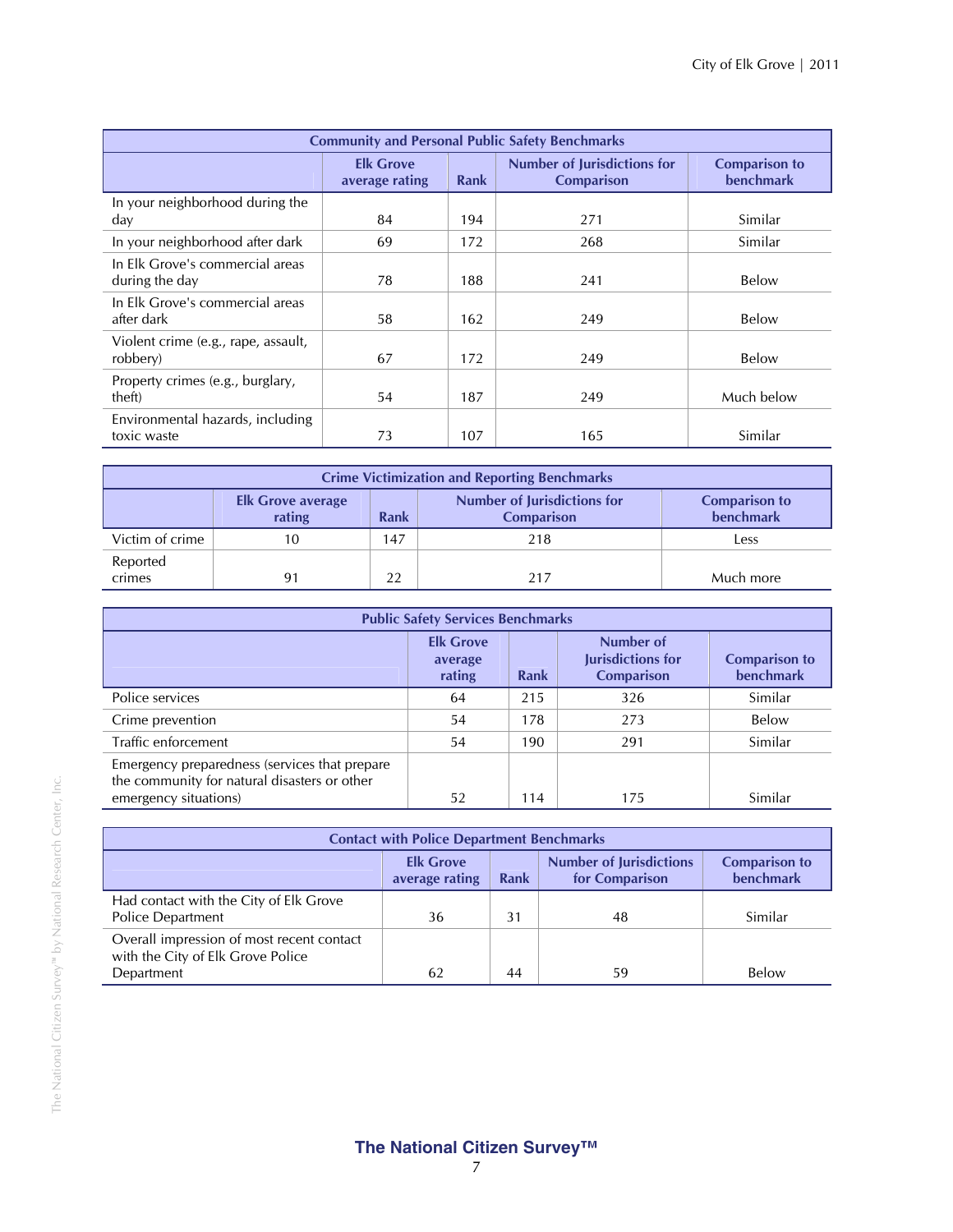| <b>Community Environment Benchmarks</b>                                       |                                                                                                                                     |     |     |            |  |  |  |
|-------------------------------------------------------------------------------|-------------------------------------------------------------------------------------------------------------------------------------|-----|-----|------------|--|--|--|
|                                                                               | <b>Number of Jurisdictions</b><br><b>Elk Grove</b><br><b>Comparison to</b><br>benchmark<br>for Comparison<br>Rank<br>average rating |     |     |            |  |  |  |
| <b>Cleanliness of Elk Grove</b>                                               | 65                                                                                                                                  | 77  | 165 | Similar    |  |  |  |
| Quality of overall natural environment in<br>Elk Grove                        | 57                                                                                                                                  | 115 | 162 | Below      |  |  |  |
| Preservation of natural areas such as<br>open space, farmlands and greenbelts | 52                                                                                                                                  | 89  | 161 | Similar    |  |  |  |
| Air quality                                                                   | 53                                                                                                                                  | 155 | 199 | Much below |  |  |  |

| <b>Frequency of Recycling Benchmarks</b>                                                                                            |    |    |     |           |  |
|-------------------------------------------------------------------------------------------------------------------------------------|----|----|-----|-----------|--|
| Number of Jurisdictions for<br><b>Elk Grove</b><br><b>Comparison to</b><br>benchmark<br>Rank<br>average rating<br><b>Comparison</b> |    |    |     |           |  |
| Recycled used paper, cans or<br>bottles from your home                                                                              | 96 | 14 | 205 | Much more |  |

| <b>Utility Services Benchmarks</b> |                                    |             |                                                         |                                   |  |  |
|------------------------------------|------------------------------------|-------------|---------------------------------------------------------|-----------------------------------|--|--|
|                                    | <b>Elk Grove average</b><br>rating | <b>Rank</b> | <b>Number of Jurisdictions for</b><br><b>Comparison</b> | <b>Comparison to</b><br>benchmark |  |  |
| Storm drainage                     | 60                                 | 80          | 278                                                     | Above                             |  |  |
| Yard waste pick-<br>up             | 68                                 | 71          | 200                                                     | Above                             |  |  |
| Recycling                          | 69                                 | 119         | 267                                                     | Above                             |  |  |
| Garbage<br>collection              | 69                                 | 175         | 283                                                     | Similar                           |  |  |

| <b>Community Recreational Opportunities Benchmarks</b>                                                                                     |    |     |     |         |  |  |
|--------------------------------------------------------------------------------------------------------------------------------------------|----|-----|-----|---------|--|--|
| <b>Number of Jurisdictions for</b><br><b>Comparison to</b><br><b>Elk Grove average</b><br>benchmark<br>rating<br><b>Comparison</b><br>Rank |    |     |     |         |  |  |
| Recreation<br>opportunities                                                                                                                | 56 | 142 | 255 | Similar |  |  |

| <b>Cultural and Educational Opportunities Benchmarks</b>                                                                                          |    |     |     |       |  |  |
|---------------------------------------------------------------------------------------------------------------------------------------------------|----|-----|-----|-------|--|--|
| <b>Number of Jurisdictions for</b><br><b>Comparison to</b><br><b>Elk Grove average</b><br><b>benchmark</b><br>rating<br><b>Comparison</b><br>Rank |    |     |     |       |  |  |
| Opportunities to attend<br>cultural activities                                                                                                    | 46 | 167 | 257 | Below |  |  |
| Educational opportunities                                                                                                                         | 51 | 146 | 216 | Below |  |  |

| <b>Participation in Cultural and Educational Opportunities Benchmarks</b>                                                                         |    |     |     |           |  |
|---------------------------------------------------------------------------------------------------------------------------------------------------|----|-----|-----|-----------|--|
| <b>Number of Jurisdictions</b><br><b>Elk Grove</b><br><b>Comparison to</b><br><b>benchmark</b><br>for Comparison<br><b>Rank</b><br>average rating |    |     |     |           |  |
| Used Elk Grove public libraries or<br>their services                                                                                              | 61 | 172 | 189 | Much less |  |
| Participated in religious or spiritual<br>activities in Elk Grove                                                                                 | 50 |     | 113 | Similar   |  |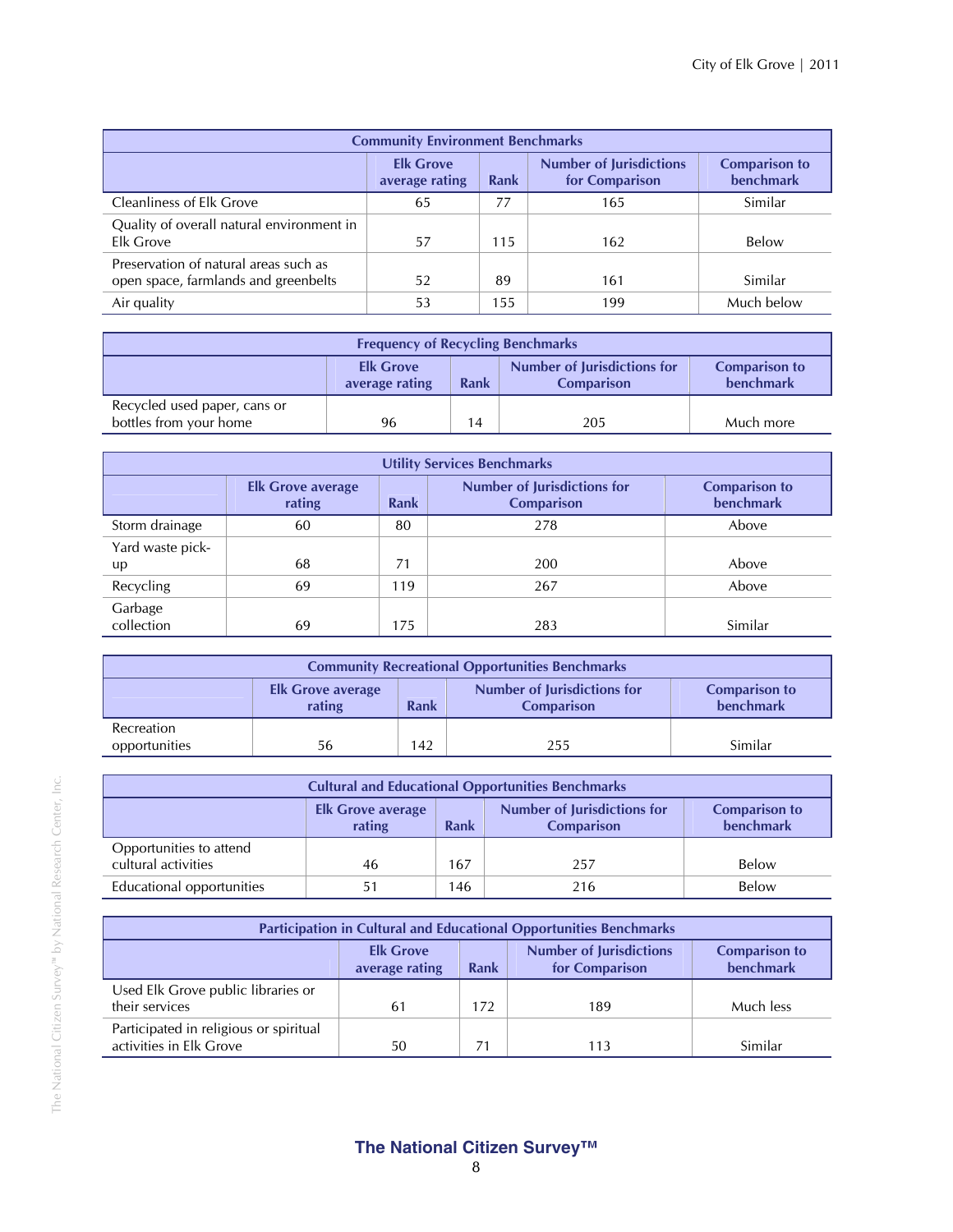| <b>Cultural and Educational Services Benchmarks</b> |                                    |      |                                                         |                                   |  |  |
|-----------------------------------------------------|------------------------------------|------|---------------------------------------------------------|-----------------------------------|--|--|
|                                                     | <b>Elk Grove average</b><br>rating | Rank | <b>Number of Jurisdictions for</b><br><b>Comparison</b> | <b>Comparison to</b><br>benchmark |  |  |
| Public library<br>services                          |                                    | 221  | 256                                                     | Much below                        |  |  |

| <b>Community Health and Wellness Access and Opportunities Benchmarks</b> |                                                                                                                                                   |    |     |         |  |  |
|--------------------------------------------------------------------------|---------------------------------------------------------------------------------------------------------------------------------------------------|----|-----|---------|--|--|
|                                                                          | <b>Number of Jurisdictions for</b><br><b>Comparison to</b><br><b>Elk Grove average</b><br><b>benchmark</b><br>Rank<br><b>Comparison</b><br>rating |    |     |         |  |  |
| Availability of affordable<br>quality health care                        | 52                                                                                                                                                | 68 | 212 | Above   |  |  |
| Availability of affordable<br>quality food                               | 58                                                                                                                                                | 72 | 154 | Similar |  |  |
| Availability of preventive<br>health services                            | 53                                                                                                                                                | 66 | 125 | Similar |  |  |

| <b>Community Quality and Inclusiveness Benchmarks</b>                               |                                    |             |                                                  |                                          |  |  |
|-------------------------------------------------------------------------------------|------------------------------------|-------------|--------------------------------------------------|------------------------------------------|--|--|
|                                                                                     | <b>Elk Grove</b><br>average rating | <b>Rank</b> | <b>Number of Jurisdictions</b><br>for Comparison | <b>Comparison to</b><br><b>benchmark</b> |  |  |
| Sense of community                                                                  | 55                                 | 156         | 259                                              | Similar                                  |  |  |
| Openness and acceptance of the<br>community toward people of diverse<br>backgrounds | 59                                 | 83          | 232                                              | Above                                    |  |  |
| Availability of affordable quality child care                                       | 42                                 | 121         | 205                                              | Similar                                  |  |  |
| Elk Grove as a place to raise kids                                                  | 67                                 | 159         | 293                                              | Similar                                  |  |  |
| Elk Grove as a place to retire                                                      | 54                                 | 182         | 282                                              | Below                                    |  |  |

| <b>Services Provided for Population Subgroups Benchmarks</b> |                                    |                                   |     |         |  |  |  |
|--------------------------------------------------------------|------------------------------------|-----------------------------------|-----|---------|--|--|--|
|                                                              | <b>Elk Grove average</b><br>rating | <b>Comparison to</b><br>benchmark |     |         |  |  |  |
| Services to seniors                                          | 58                                 | 128                               | 257 | Similar |  |  |  |
| Services to youth                                            | 56                                 | 87                                | 236 | Above   |  |  |  |
| Services to low income<br>people                             | 43                                 | 131                               | 210 | Similar |  |  |  |

| <b>Civic Engagement Opportunities Benchmarks</b>                                                                                                  |    |     |     |            |  |  |
|---------------------------------------------------------------------------------------------------------------------------------------------------|----|-----|-----|------------|--|--|
| <b>Number of Jurisdictions for</b><br><b>Elk Grove</b><br><b>Comparison to</b><br>benchmark<br><b>Rank</b><br><b>Comparison</b><br>average rating |    |     |     |            |  |  |
| Opportunities to participate in<br>community matters                                                                                              | 54 | 96  | 157 | Similar    |  |  |
| Opportunities to volunteer                                                                                                                        | 56 | 133 | 159 | Much below |  |  |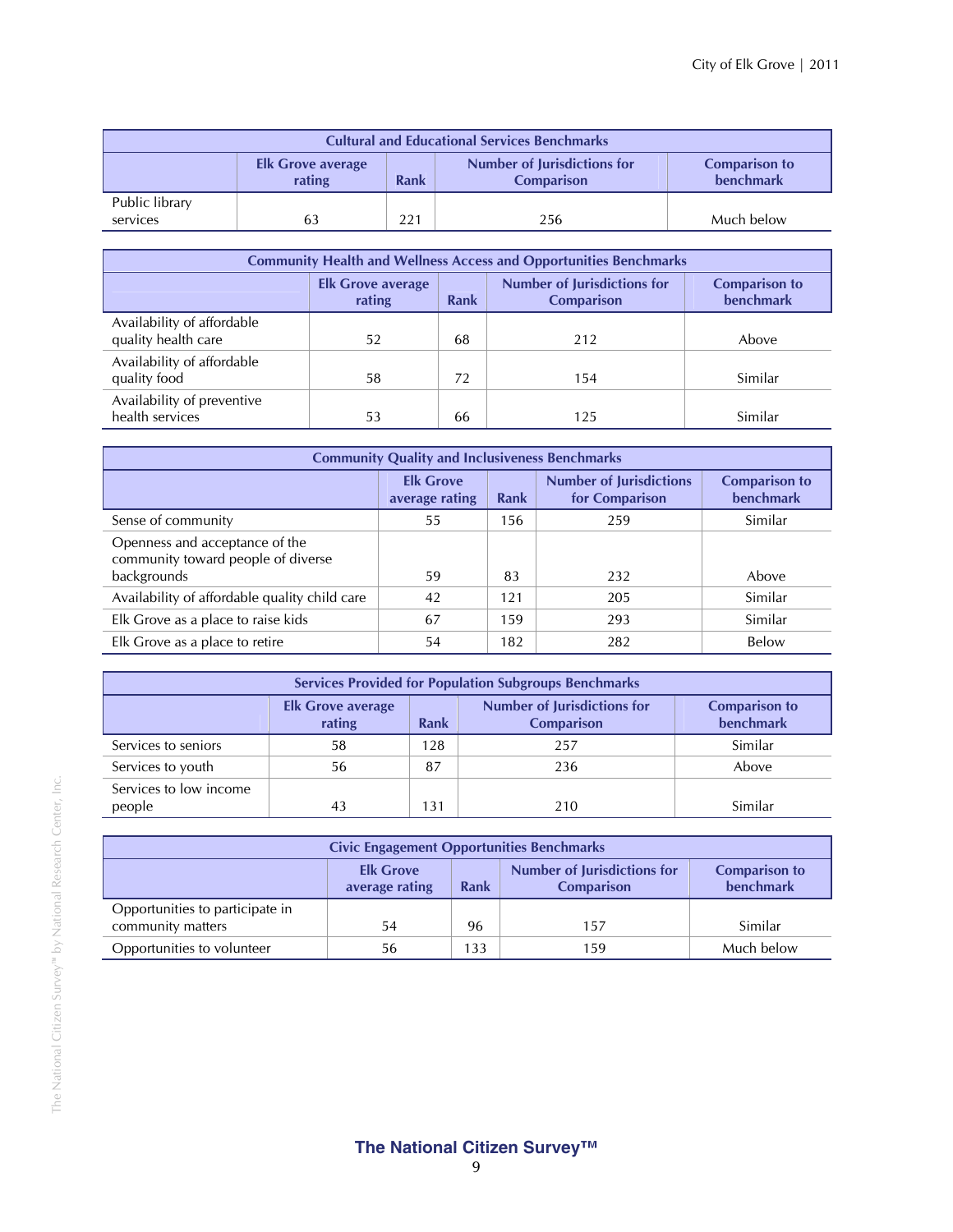| <b>Participation in Civic Engagement Opportunities Benchmarks</b>                                                           |                                       |             |                                                            |                                          |  |  |
|-----------------------------------------------------------------------------------------------------------------------------|---------------------------------------|-------------|------------------------------------------------------------|------------------------------------------|--|--|
|                                                                                                                             | <b>Elk Grove</b><br>average<br>rating | <b>Rank</b> | Number of<br><b>Jurisdictions for</b><br><b>Comparison</b> | <b>Comparison to</b><br><b>benchmark</b> |  |  |
| Attended a meeting of local elected officials or<br>other local public meeting                                              | 19                                    | 186         | 216                                                        | Much less                                |  |  |
| Watched a meeting of local elected officials or<br>other public meeting on cable television, the<br>Internet or other media | 22                                    | 161         | 173                                                        | Much less                                |  |  |
| Volunteered your time to some group or<br>activity in Elk Grove                                                             | 43                                    | 118         | 217                                                        | Similar                                  |  |  |
| Participated in a club or civic group in Elk<br>Grove                                                                       | 23                                    | 103         | 134                                                        | Much less                                |  |  |
| Provided help to a friend or neighbor                                                                                       | 93                                    | 89          | 132                                                        | Similar                                  |  |  |

| <b>Voter Behavior Benchmarks</b>                                                                                                                  |    |     |     |         |  |  |
|---------------------------------------------------------------------------------------------------------------------------------------------------|----|-----|-----|---------|--|--|
| <b>Number of Jurisdictions for</b><br><b>Comparison to</b><br><b>Elk Grove average</b><br>benchmark<br>rating<br><b>Rank</b><br><b>Comparison</b> |    |     |     |         |  |  |
| Registered to vote                                                                                                                                | 82 | 143 | 224 | Similar |  |  |
| Voted in last general<br>election                                                                                                                 | 78 | 79  | 223 | More    |  |  |

| Use of Information Sources Benchmarks                                                                                                                    |    |    |     |           |  |  |
|----------------------------------------------------------------------------------------------------------------------------------------------------------|----|----|-----|-----------|--|--|
| <b>Number of Jurisdictions for</b><br><b>Comparison to</b><br><b>Elk Grove average</b><br><b>benchmark</b><br>rating<br><b>Rank</b><br><b>Comparison</b> |    |    |     |           |  |  |
| Read Elk Grove Newsletter                                                                                                                                | 89 | 46 | 156 | Much more |  |  |
| Visited the City of Elk Grove<br>Web site                                                                                                                | 70 | 26 | 155 | Much more |  |  |

| <b>Local Government Media Services and Information Dissemination Benchmarks</b> |                                                                                                                                            |     |     |         |  |  |
|---------------------------------------------------------------------------------|--------------------------------------------------------------------------------------------------------------------------------------------|-----|-----|---------|--|--|
|                                                                                 | <b>Number of Jurisdictions for</b><br><b>Comparison to</b><br><b>Elk Grove average</b><br>benchmark<br><b>Comparison</b><br>rating<br>Rank |     |     |         |  |  |
| Cable television                                                                | 53                                                                                                                                         | 66  | 166 | Similar |  |  |
| Public information<br>services                                                  | 55                                                                                                                                         | 156 | 245 | Similar |  |  |

| <b>Social Engagement Opportunities Benchmarks</b>                                                                                   |    |     |     |            |  |  |
|-------------------------------------------------------------------------------------------------------------------------------------|----|-----|-----|------------|--|--|
| <b>Number of Jurisdictions</b><br><b>Elk Grove</b><br><b>Comparison to</b><br>benchmark<br>for Comparison<br>average rating<br>Rank |    |     |     |            |  |  |
| Opportunities to participate in social<br>events and activities                                                                     | 54 | 99  | 158 | Similar    |  |  |
| Opportunities to participate in religious<br>or spiritual events and activities                                                     | 57 | 120 | 128 | Much below |  |  |

| <b>Contact with Immediate Neighbors Benchmarks</b>                                                                                         |    |     |     |      |  |
|--------------------------------------------------------------------------------------------------------------------------------------------|----|-----|-----|------|--|
| <b>Number of Jurisdictions for</b><br><b>Elk Grove</b><br><b>Comparison to</b><br>benchmark<br>average rating<br>Rank<br><b>Comparison</b> |    |     |     |      |  |
| Has contact with neighbors at least<br>several times per week                                                                              | 44 | 114 | 150 | Less |  |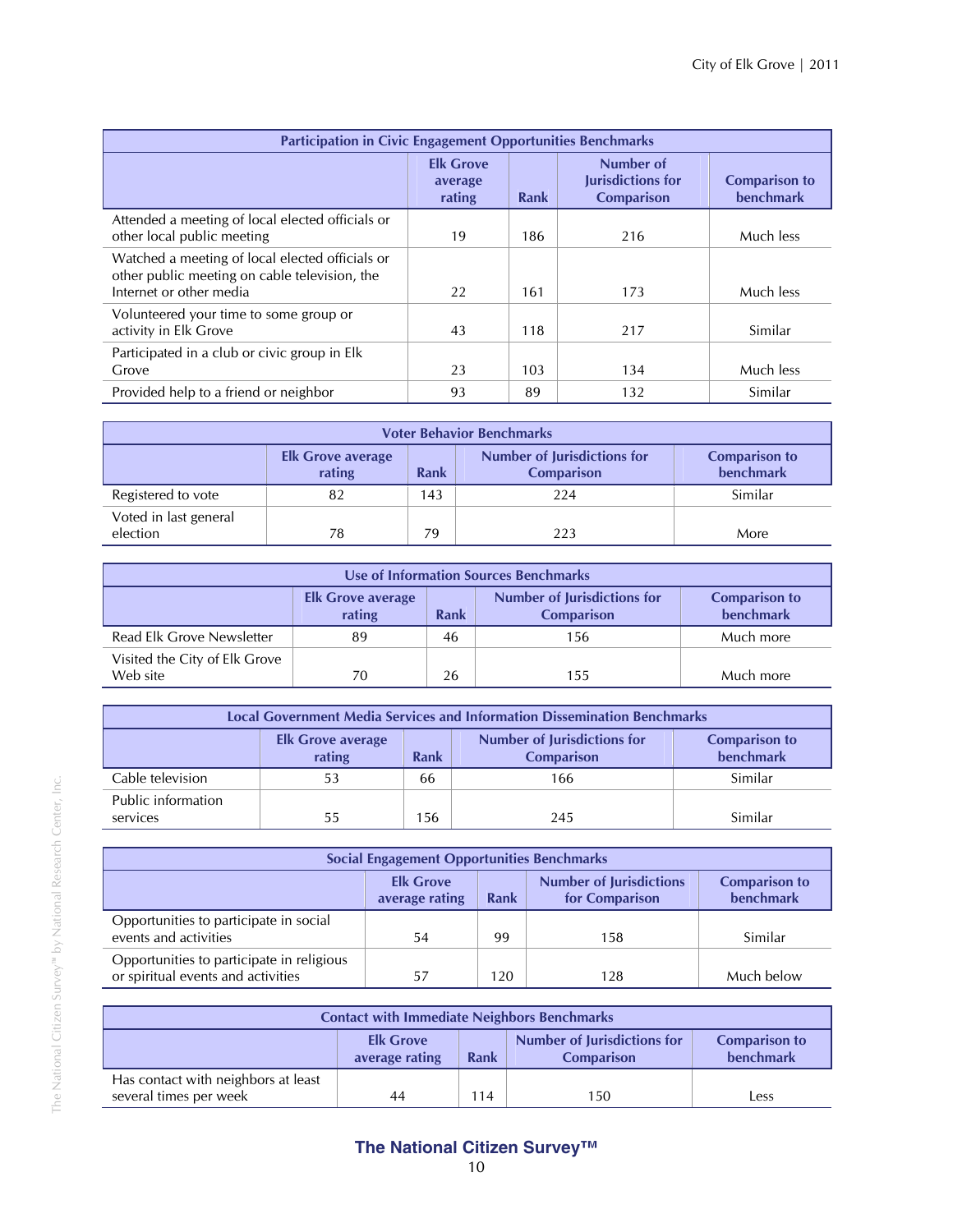| <b>Public Trust Benchmarks</b>          |                                    |      |                                                  |                                          |  |
|-----------------------------------------|------------------------------------|------|--------------------------------------------------|------------------------------------------|--|
|                                         | <b>Elk Grove</b><br>average rating | Rank | <b>Number of Jurisdictions</b><br>for Comparison | <b>Comparison to</b><br><b>benchmark</b> |  |
| Value of services for the taxes paid to |                                    |      |                                                  |                                          |  |
| Elk Grove                               | 46                                 | 195  | 308                                              | Similar                                  |  |
| The overall direction that Elk Grove is |                                    |      |                                                  |                                          |  |
| taking                                  | 44                                 | 205  | 270                                              | Below                                    |  |
| Job Elk Grove government does at        |                                    |      |                                                  |                                          |  |
| welcoming citizen involvement           | 43                                 | 193  | 278                                              | Below                                    |  |
| Overall image or reputation of Elk      |                                    |      |                                                  |                                          |  |
| Grove                                   | 56                                 | 153  | 253                                              | Similar                                  |  |

| Services Provided by Local, State and Federal Governments Benchmarks |                                    |      |                                                         |                                          |  |  |
|----------------------------------------------------------------------|------------------------------------|------|---------------------------------------------------------|------------------------------------------|--|--|
|                                                                      | <b>Elk Grove</b><br>average rating | Rank | <b>Number of Jurisdictions for</b><br><b>Comparison</b> | <b>Comparison to</b><br><b>benchmark</b> |  |  |
| Services provided by the City of Elk<br>Grove                        | 58                                 | 206  | 332                                                     | Similar                                  |  |  |
| Services provided by the Federal<br>Government                       | 36                                 | 212  | 228                                                     | Below                                    |  |  |
| Services provided by the State<br>Government                         | 34                                 | 208  | 229                                                     | Much below                               |  |  |
| Services provided by Sacramento<br><b>County Government</b>          | 39                                 | 133  | 145                                                     | Much below                               |  |  |

| <b>Contact with City Employees Benchmarks</b>                                                                                              |  |     |     |           |  |  |
|--------------------------------------------------------------------------------------------------------------------------------------------|--|-----|-----|-----------|--|--|
| <b>Number of Jurisdictions for</b><br><b>Elk Grove</b><br><b>Comparison to</b><br>benchmark<br>average rating<br>Rank<br><b>Comparison</b> |  |     |     |           |  |  |
| Had contact with City employee(s)<br>in last 12 months                                                                                     |  | 235 | 247 | Much less |  |  |

| Perceptions of City Employees (Among Those Who Had Contact) Benchmarks |                                    |      |                                                         |                                          |  |
|------------------------------------------------------------------------|------------------------------------|------|---------------------------------------------------------|------------------------------------------|--|
|                                                                        | <b>Elk Grove average</b><br>rating | Rank | <b>Number of Jurisdictions for</b><br><b>Comparison</b> | <b>Comparison to</b><br><b>benchmark</b> |  |
| Knowledge                                                              | 63                                 | 243  | 277                                                     | Below                                    |  |
| Responsiveness                                                         | 61                                 | 220  | 276                                                     | Below                                    |  |
| <b>Courteousness</b>                                                   | 66                                 | 163  | 234                                                     | Below                                    |  |
| Overall<br>impression                                                  | 61                                 | 232  | 305                                                     | Below                                    |  |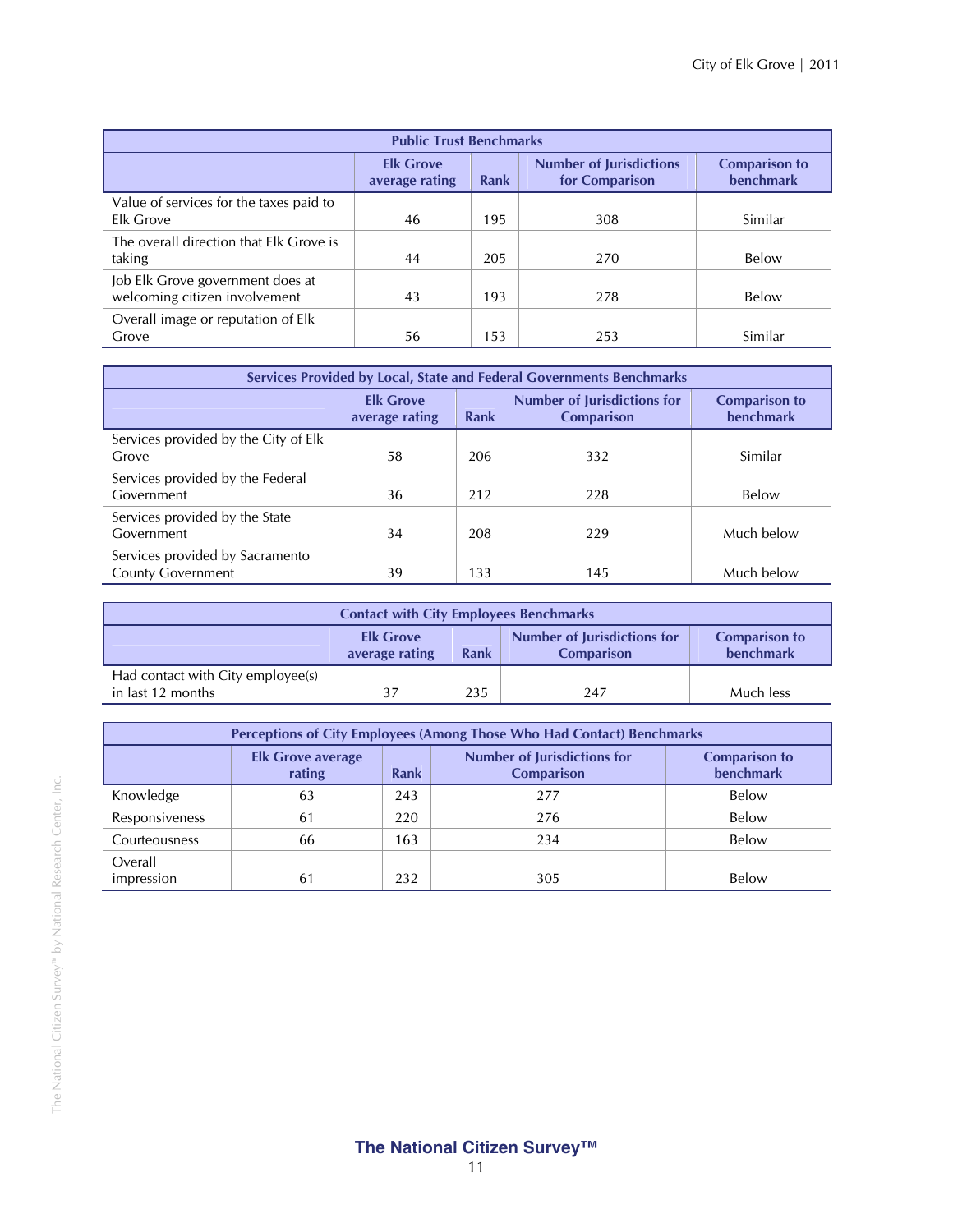# JURISDICTIONS INCLUDED IN NATIONAL BENCHMARK COMPARISONS

| Maricopa County, AZ 3,817,117 |
|-------------------------------|
|                               |
|                               |
|                               |
|                               |
|                               |
|                               |
|                               |
|                               |
|                               |
|                               |
|                               |
|                               |
|                               |
|                               |
|                               |
|                               |
|                               |
|                               |
|                               |
|                               |
|                               |
|                               |
|                               |
|                               |
|                               |
|                               |
|                               |
|                               |
|                               |
|                               |
|                               |
|                               |
|                               |
|                               |
|                               |
|                               |
|                               |
|                               |

| San Luis Obispo County, CA  269,637 |  |
|-------------------------------------|--|
|                                     |  |
|                                     |  |
|                                     |  |
|                                     |  |
|                                     |  |
|                                     |  |
|                                     |  |
|                                     |  |
|                                     |  |
|                                     |  |
|                                     |  |
|                                     |  |
|                                     |  |
|                                     |  |
|                                     |  |
|                                     |  |
|                                     |  |
|                                     |  |
|                                     |  |
|                                     |  |
|                                     |  |
|                                     |  |
|                                     |  |
|                                     |  |
|                                     |  |
|                                     |  |
|                                     |  |
|                                     |  |
|                                     |  |
|                                     |  |
|                                     |  |
|                                     |  |
|                                     |  |
|                                     |  |
|                                     |  |
|                                     |  |
|                                     |  |
|                                     |  |
|                                     |  |
|                                     |  |
|                                     |  |
|                                     |  |
| Greenwood Village, CO 13,925        |  |
|                                     |  |
|                                     |  |
|                                     |  |
|                                     |  |
|                                     |  |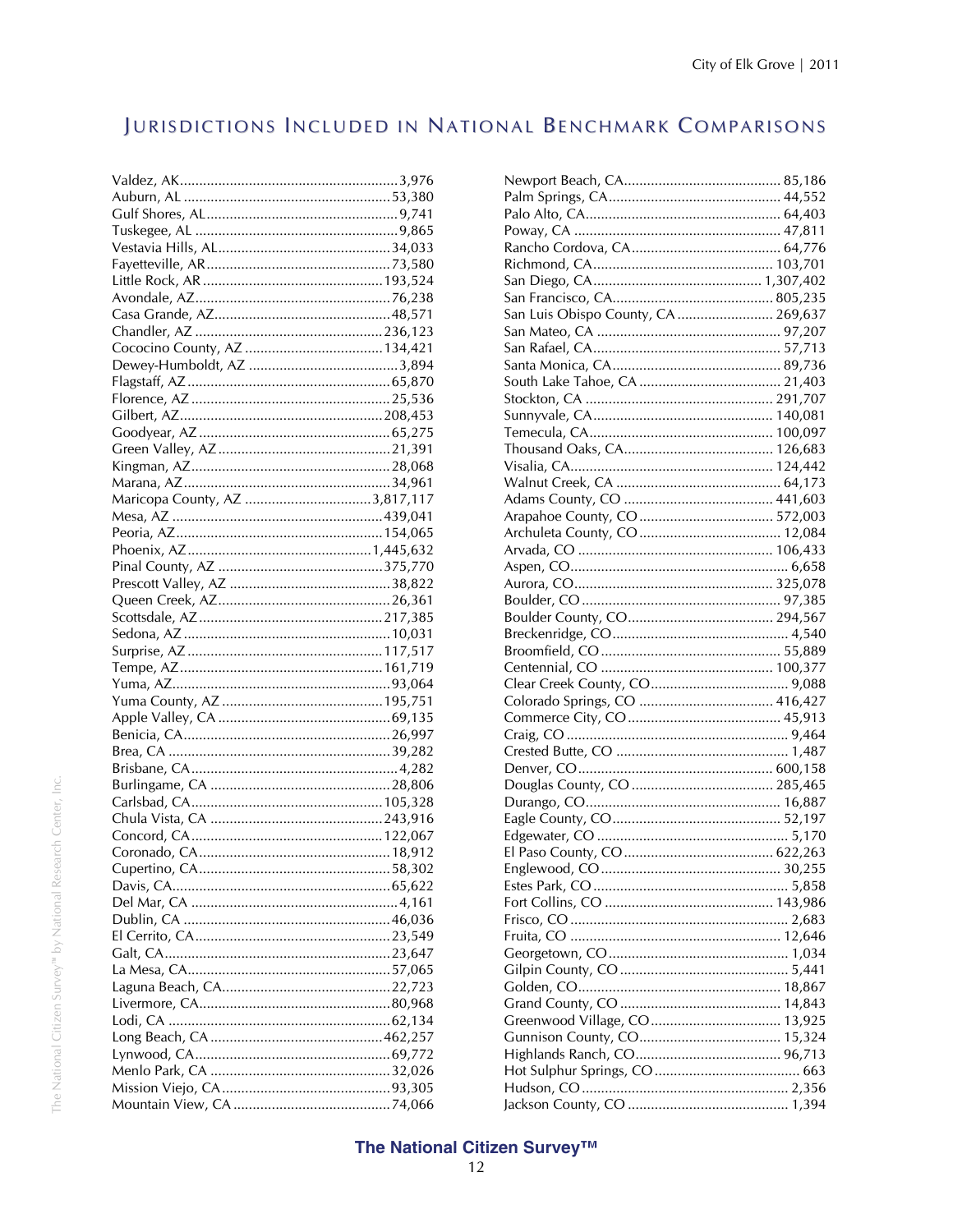| Hillsborough County, FL 1,229,226 |  |
|-----------------------------------|--|
|                                   |  |
|                                   |  |
|                                   |  |
|                                   |  |
|                                   |  |
|                                   |  |
|                                   |  |
|                                   |  |
|                                   |  |
|                                   |  |
|                                   |  |
| Palm Beach County, FL 1,320,134   |  |
|                                   |  |
|                                   |  |
|                                   |  |
|                                   |  |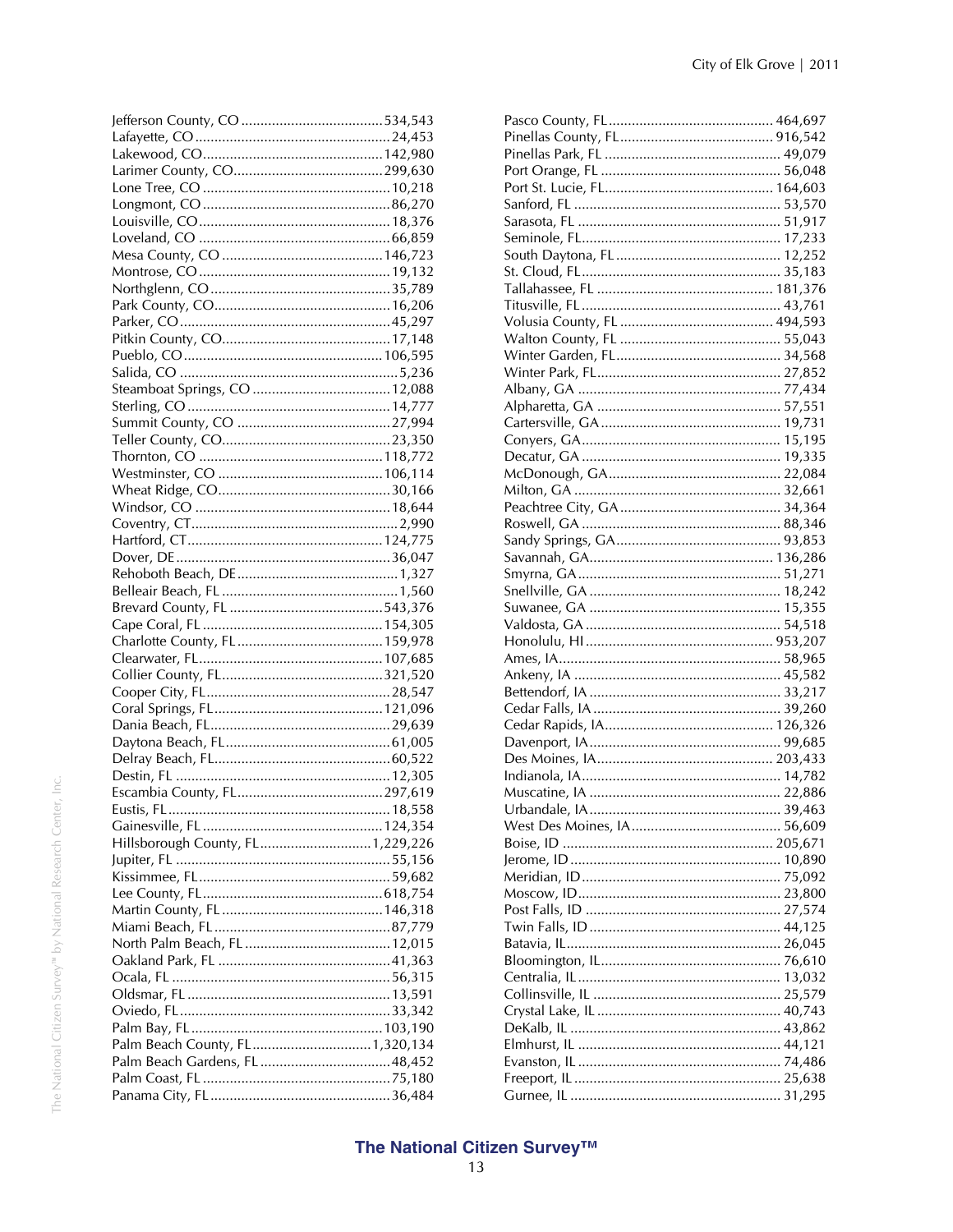| Montgomery County, MD971,777        |  |
|-------------------------------------|--|
|                                     |  |
| Prince George's County, MD  863,420 |  |
|                                     |  |
|                                     |  |
|                                     |  |
|                                     |  |
|                                     |  |
|                                     |  |
|                                     |  |
|                                     |  |
|                                     |  |

| Kalamazoo County, Ml 250,331     |  |
|----------------------------------|--|
|                                  |  |
|                                  |  |
|                                  |  |
|                                  |  |
|                                  |  |
|                                  |  |
|                                  |  |
|                                  |  |
| Village of Howard City, MI 1,808 |  |
|                                  |  |
|                                  |  |
|                                  |  |
|                                  |  |
|                                  |  |
|                                  |  |
|                                  |  |
|                                  |  |
|                                  |  |
|                                  |  |
|                                  |  |
|                                  |  |
|                                  |  |
|                                  |  |
| Washington County, MN 238,136    |  |
|                                  |  |
|                                  |  |
|                                  |  |
|                                  |  |
|                                  |  |
|                                  |  |
|                                  |  |
|                                  |  |
|                                  |  |
|                                  |  |
|                                  |  |
|                                  |  |
|                                  |  |
|                                  |  |
|                                  |  |
|                                  |  |
|                                  |  |
|                                  |  |
|                                  |  |
|                                  |  |
|                                  |  |
|                                  |  |
|                                  |  |
|                                  |  |
|                                  |  |
|                                  |  |
|                                  |  |
|                                  |  |
|                                  |  |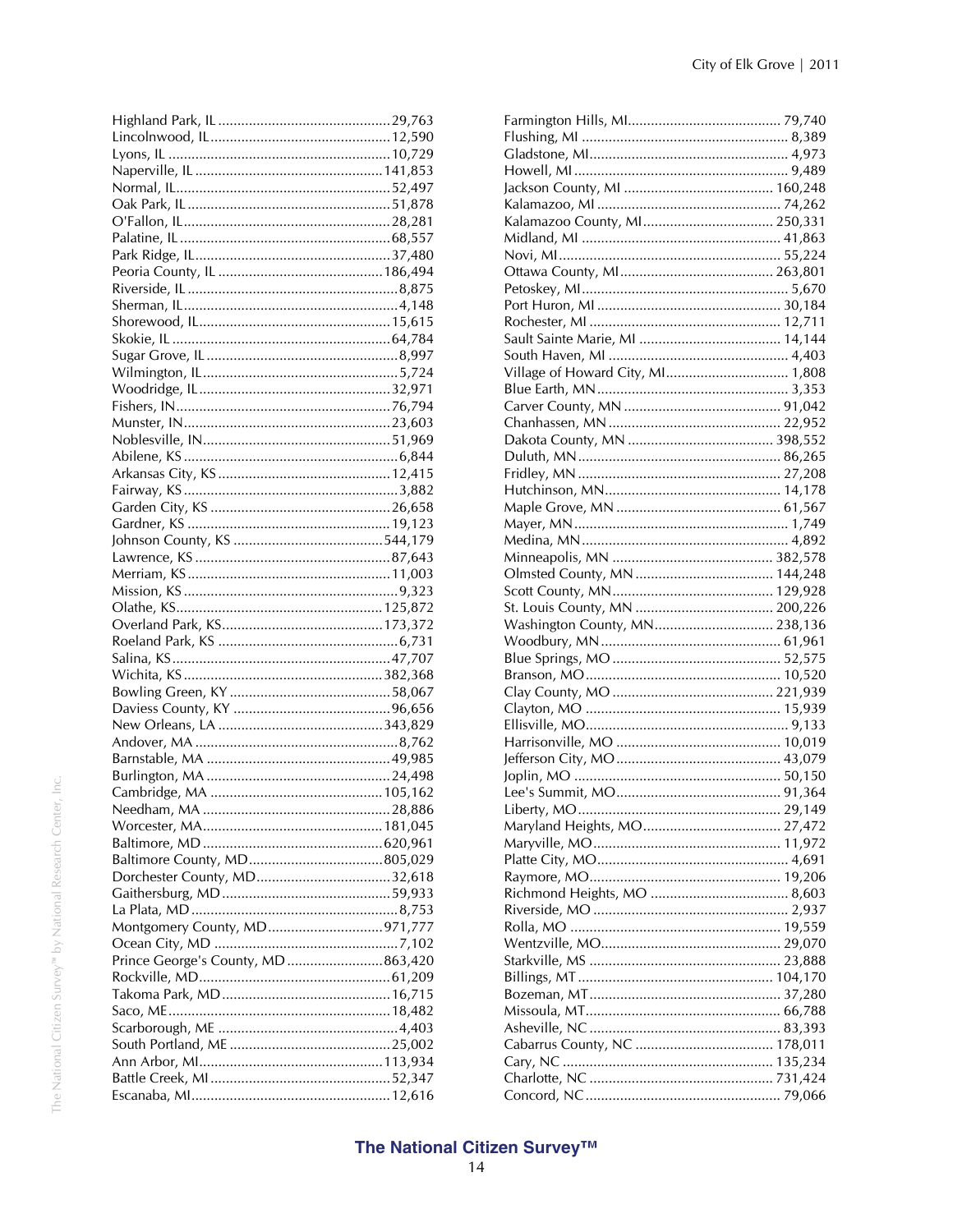| Mecklenburg County, NC 919,628 |  |
|--------------------------------|--|
|                                |  |
|                                |  |
|                                |  |
|                                |  |
|                                |  |
|                                |  |
|                                |  |
|                                |  |
|                                |  |
|                                |  |
|                                |  |
|                                |  |
|                                |  |
|                                |  |
|                                |  |
|                                |  |
|                                |  |
|                                |  |
|                                |  |
|                                |  |
|                                |  |
|                                |  |
|                                |  |
|                                |  |
|                                |  |
|                                |  |
|                                |  |
|                                |  |
|                                |  |
|                                |  |
|                                |  |
|                                |  |
|                                |  |
|                                |  |
|                                |  |
|                                |  |
|                                |  |
|                                |  |
|                                |  |
|                                |  |
|                                |  |
|                                |  |
|                                |  |
|                                |  |
|                                |  |
|                                |  |
|                                |  |
|                                |  |
|                                |  |
|                                |  |
|                                |  |
|                                |  |
|                                |  |
|                                |  |
|                                |  |
|                                |  |
|                                |  |
|                                |  |
|                                |  |
|                                |  |

| Borough of Ebensburg, PA 3,351 |
|--------------------------------|
| Cumberland County, PA 235,406  |
|                                |
|                                |
|                                |
|                                |
|                                |
|                                |
|                                |
|                                |
|                                |
|                                |
|                                |
|                                |
|                                |
|                                |
|                                |
|                                |
|                                |
|                                |
|                                |
|                                |
|                                |
|                                |
|                                |
|                                |
|                                |
|                                |
|                                |
|                                |
|                                |
|                                |
|                                |
|                                |
|                                |
|                                |
|                                |
|                                |
|                                |
|                                |
|                                |
|                                |
|                                |
|                                |
|                                |
|                                |
|                                |
|                                |
|                                |
|                                |
|                                |
|                                |
|                                |
|                                |
|                                |
|                                |
|                                |
|                                |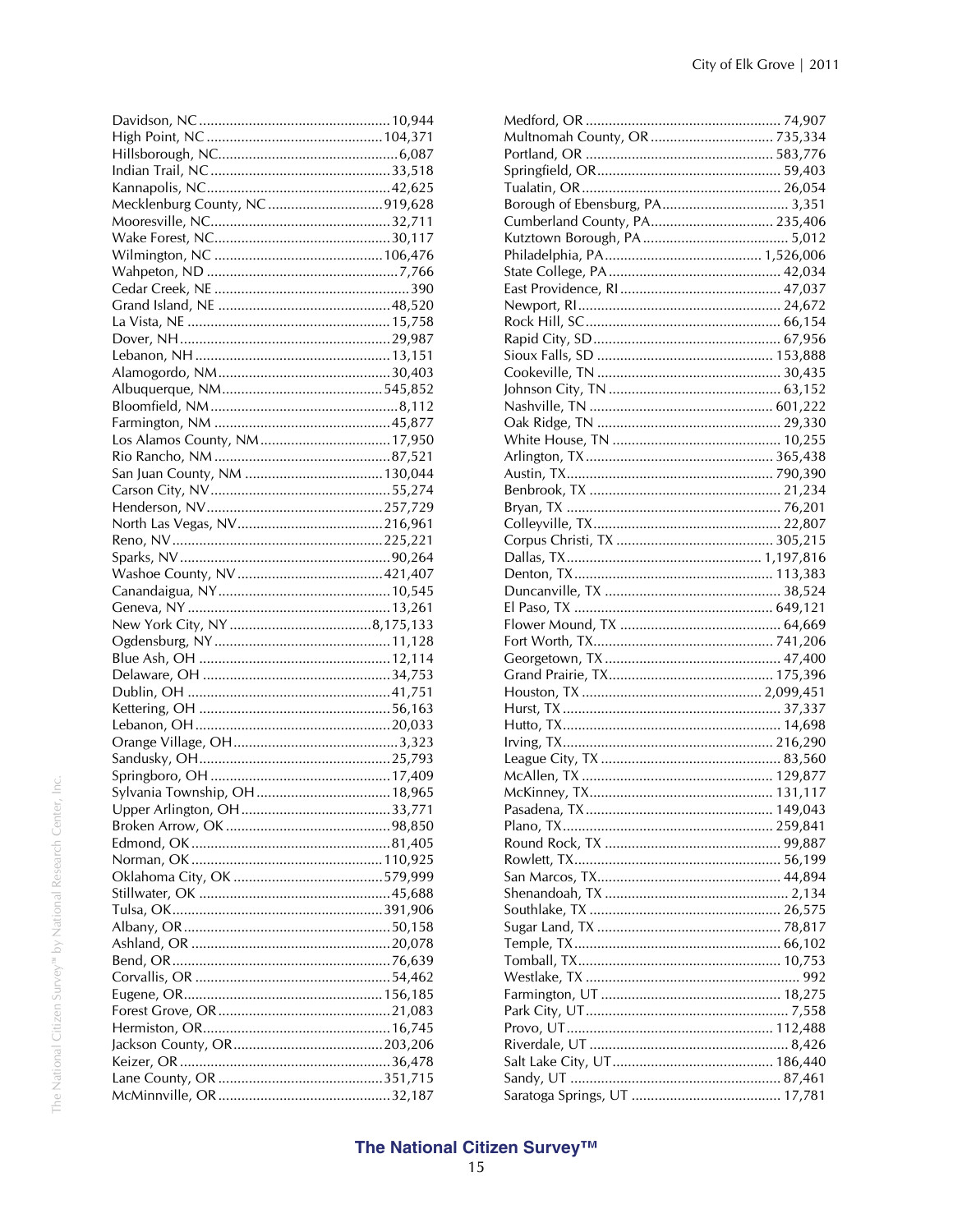| Chesterfield County, VA 316,236  |  |
|----------------------------------|--|
|                                  |  |
|                                  |  |
|                                  |  |
|                                  |  |
|                                  |  |
|                                  |  |
|                                  |  |
|                                  |  |
|                                  |  |
|                                  |  |
| Prince William County, VA402,002 |  |
|                                  |  |
|                                  |  |
|                                  |  |
| Spotsylvania County, VA 122,397  |  |
|                                  |  |
|                                  |  |
|                                  |  |
|                                  |  |
|                                  |  |
|                                  |  |
|                                  |  |
|                                  |  |
|                                  |  |
|                                  |  |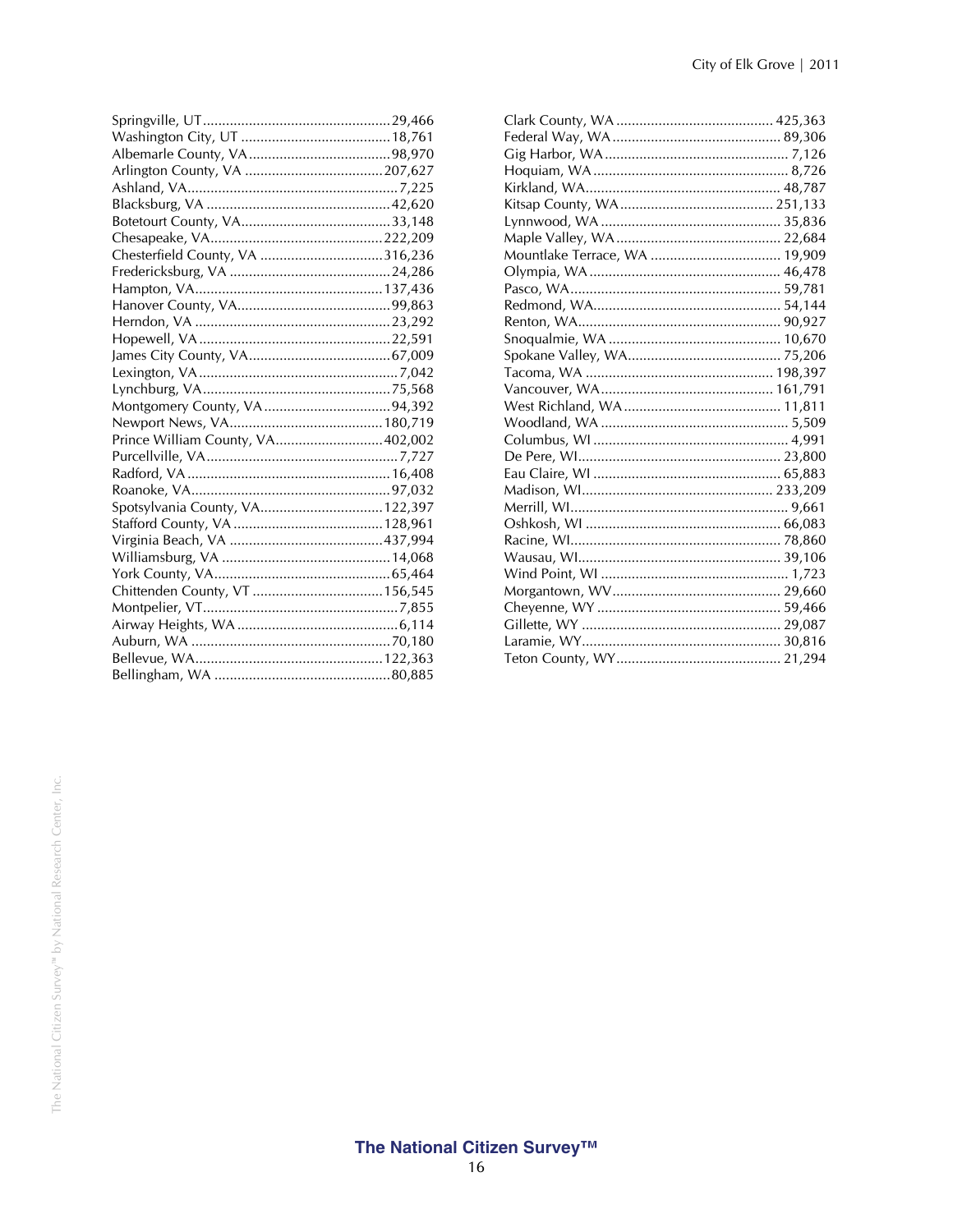# California Cities Benchmark **COMPARISONS**

| <b>Overall Community Quality Benchmarks</b>          |                                    |                                                                 |    |                                          |  |  |  |
|------------------------------------------------------|------------------------------------|-----------------------------------------------------------------|----|------------------------------------------|--|--|--|
|                                                      | <b>Elk Grove</b><br>average rating | <b>Number of Jurisdictions for</b><br>Rank<br><b>Comparison</b> |    | <b>Comparison to</b><br><b>benchmark</b> |  |  |  |
| Overall quality of life in Elk Grove                 | 62                                 | 16                                                              | 25 | Below                                    |  |  |  |
| Your neighborhood as place to live                   | 70                                 | 11                                                              | 19 | Similar                                  |  |  |  |
| Elk Grove as a place to live                         | 67                                 | 12                                                              | 20 | Similar                                  |  |  |  |
| Recommend living in Elk Grove to<br>someone who asks | 74                                 |                                                                 |    | Similar                                  |  |  |  |
| Remain in Elk Grove for the next<br>five years       | 77                                 | 8                                                               |    | Similar                                  |  |  |  |

| <b>Community Transportation Benchmarks</b>  |                                    |                                                                        |    |            |  |  |  |
|---------------------------------------------|------------------------------------|------------------------------------------------------------------------|----|------------|--|--|--|
|                                             | <b>Elk Grove average</b><br>rating | <b>Number of Jurisdictions for</b><br><b>Rank</b><br><b>Comparison</b> |    |            |  |  |  |
| Ease of car travel in Elk<br>Grove          | 51                                 | 13                                                                     | 18 | Similar    |  |  |  |
| Ease of bus travel in Elk<br>Grove          | 48                                 | 10                                                                     | 17 | Similar    |  |  |  |
| Ease of bicycle travel in Elk<br>Grove      | 51                                 | 12                                                                     | 18 | Similar    |  |  |  |
| Ease of walking in Elk Grove                | 58                                 | 13                                                                     | 19 | Similar    |  |  |  |
| Availability of paths and<br>walking trails | 56                                 | 6                                                                      | 9  | Similar    |  |  |  |
| Traffic flow on major streets               | 39                                 | 13                                                                     | 16 | Much below |  |  |  |

| <b>Frequency of Bus Use Benchmarks</b>                                                                                                     |     |  |    |           |  |  |  |
|--------------------------------------------------------------------------------------------------------------------------------------------|-----|--|----|-----------|--|--|--|
| <b>Number of Jurisdictions for</b><br><b>Comparison to</b><br><b>Elk Grove average</b><br>rating<br>benchmark<br>Rank<br><b>Comparison</b> |     |  |    |           |  |  |  |
| Ridden a local bus within<br>Elk Grove                                                                                                     | 15. |  | 18 | Much less |  |  |  |

| <b>Drive Alone Benchmarks</b>                                                                                                       |    |  |  |           |  |  |  |
|-------------------------------------------------------------------------------------------------------------------------------------|----|--|--|-----------|--|--|--|
| <b>Number of Jurisdictions</b><br><b>Comparison to</b><br><b>Elk Grove</b><br>benchmark<br>for Comparison<br>average rating<br>Rank |    |  |  |           |  |  |  |
| Average percent of work commute<br>trips made by driving alone                                                                      | 75 |  |  | Much more |  |  |  |

| <b>Transportation and Parking Services Benchmarks</b> |                                    |                                                                 |    |            |  |  |  |
|-------------------------------------------------------|------------------------------------|-----------------------------------------------------------------|----|------------|--|--|--|
|                                                       | <b>Elk Grove average</b><br>rating | <b>Number of Jurisdictions for</b><br>Rank<br><b>Comparison</b> |    |            |  |  |  |
| Street repair                                         | 54                                 | 9                                                               | 25 | Much above |  |  |  |
| Street cleaning                                       | 57                                 | 11                                                              | 21 | Similar    |  |  |  |
| Street lighting                                       | 58                                 |                                                                 | 22 | Above      |  |  |  |
| Sidewalk<br>maintenance                               | 57                                 | 6                                                               | 21 | Much above |  |  |  |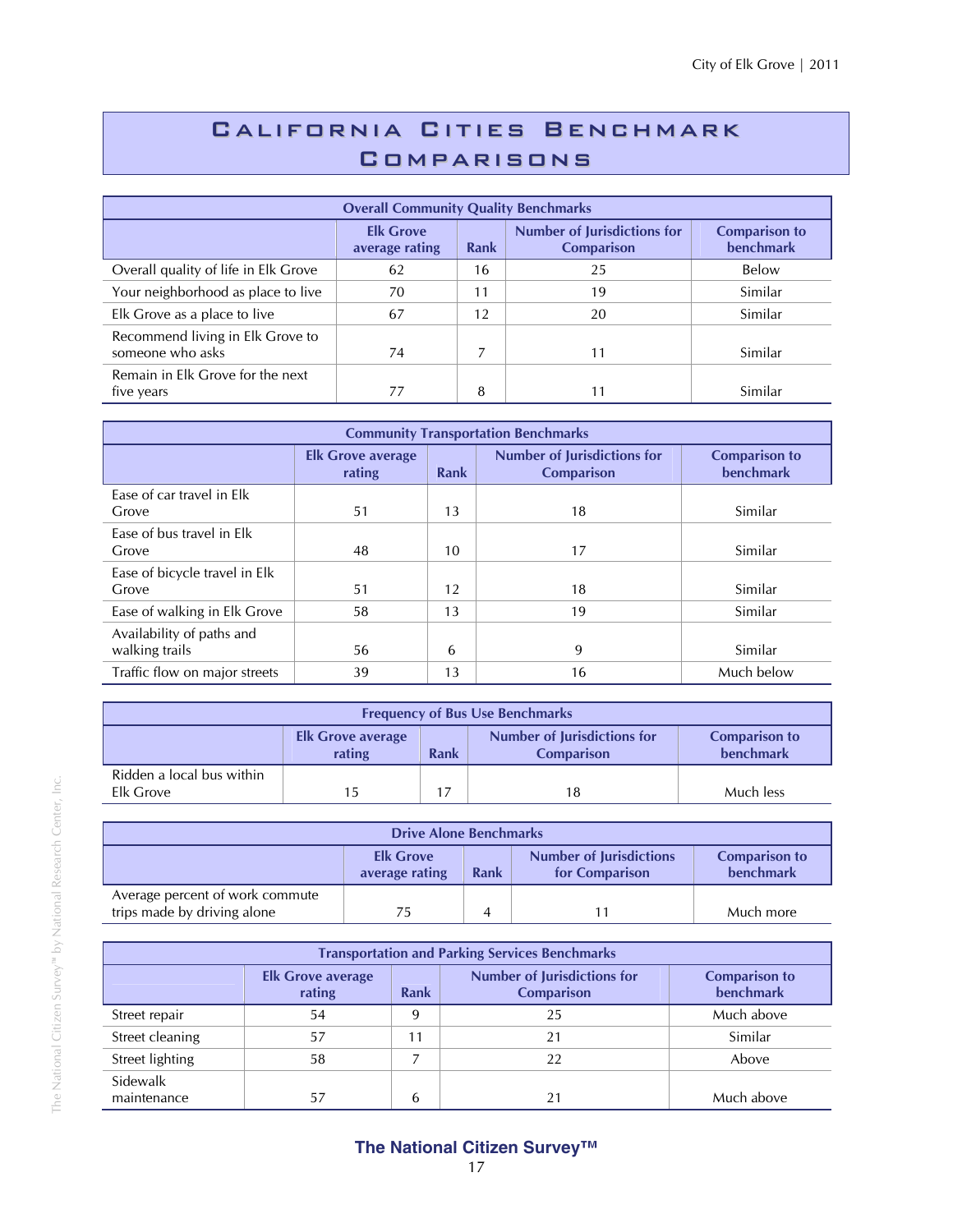| <b>Transportation and Parking Services Benchmarks</b>                                                                                             |    |    |    |         |  |  |  |
|---------------------------------------------------------------------------------------------------------------------------------------------------|----|----|----|---------|--|--|--|
| <b>Number of Jurisdictions for</b><br><b>Comparison to</b><br><b>Elk Grove average</b><br><b>benchmark</b><br>Rank<br>rating<br><b>Comparison</b> |    |    |    |         |  |  |  |
| Traffic signal timing                                                                                                                             | 48 |    | 20 | Similar |  |  |  |
| Bus or transit<br>services                                                                                                                        | 52 | 10 | 17 | Similar |  |  |  |

| <b>Housing Characteristics Benchmarks</b>                                                                                                         |     |  |    |            |  |  |  |
|---------------------------------------------------------------------------------------------------------------------------------------------------|-----|--|----|------------|--|--|--|
| <b>Number of Jurisdictions for</b><br><b>Comparison to</b><br><b>Elk Grove average</b><br><b>benchmark</b><br>Rank<br>rating<br><b>Comparison</b> |     |  |    |            |  |  |  |
| Availability of affordable<br>quality housing                                                                                                     | -47 |  | 18 | Much above |  |  |  |
| Variety of housing options                                                                                                                        |     |  |    | Above      |  |  |  |

| <b>Housing Costs Benchmarks</b>                                                                                                     |    |  |  |           |  |  |
|-------------------------------------------------------------------------------------------------------------------------------------|----|--|--|-----------|--|--|
| <b>Number of Jurisdictions</b><br><b>Elk Grove</b><br><b>Comparison to</b><br>benchmark<br>average rating<br>Rank<br>for Comparison |    |  |  |           |  |  |
| Experiencing housing costs stress<br>(housing costs 30% or MORE of income)                                                          | 57 |  |  | Much more |  |  |

| <b>Built Environment Benchmarks</b>        |                                                                                                                                                   |   |    |         |  |  |  |  |
|--------------------------------------------|---------------------------------------------------------------------------------------------------------------------------------------------------|---|----|---------|--|--|--|--|
|                                            | <b>Number of Jurisdictions for</b><br><b>Comparison to</b><br><b>Elk Grove average</b><br><b>benchmark</b><br>rating<br><b>Comparison</b><br>Rank |   |    |         |  |  |  |  |
| Quality of new development<br>in Elk Grove | 51                                                                                                                                                | 9 | 17 | Similar |  |  |  |  |
| Overall appearance of Elk<br>Grove         | 65                                                                                                                                                |   |    | Above   |  |  |  |  |

| <b>Population Growth Benchmarks</b>                                                                                                        |    |  |    |           |  |  |  |
|--------------------------------------------------------------------------------------------------------------------------------------------|----|--|----|-----------|--|--|--|
| <b>Number of Jurisdictions for</b><br><b>Comparison to</b><br><b>Elk Grove average</b><br>benchmark<br>rating<br><b>Comparison</b><br>Rank |    |  |    |           |  |  |  |
| Population growth seen as<br>too fast                                                                                                      | 55 |  | 19 | Much more |  |  |  |

| <b>Nuisance Problems Benchmarks</b>                                          |                                                                                                                                     |  |    |           |  |  |
|------------------------------------------------------------------------------|-------------------------------------------------------------------------------------------------------------------------------------|--|----|-----------|--|--|
|                                                                              | <b>Number of Jurisdictions</b><br><b>Elk Grove</b><br><b>Comparison to</b><br>benchmark<br>average rating<br>Rank<br>for Comparison |  |    |           |  |  |
| Run down buildings, weed lots and junk<br>vehicles seen as a "major" problem |                                                                                                                                     |  | 18 | Much less |  |  |

| <b>Planning and Community Code Enforcement Services Benchmarks</b>                                                                                |    |    |    |         |  |  |  |
|---------------------------------------------------------------------------------------------------------------------------------------------------|----|----|----|---------|--|--|--|
| <b>Number of Jurisdictions for</b><br><b>Elk Grove</b><br><b>Comparison to</b><br><b>benchmark</b><br>Rank<br><b>Comparison</b><br>average rating |    |    |    |         |  |  |  |
| Land use, planning and zoning                                                                                                                     | 47 | 8  | 19 | Above   |  |  |  |
| Code enforcement (weeds,<br>abandoned buildings, etc.)                                                                                            | 47 | 12 | 19 | Similar |  |  |  |
| Animal control                                                                                                                                    | 53 | 14 | 19 | Below   |  |  |  |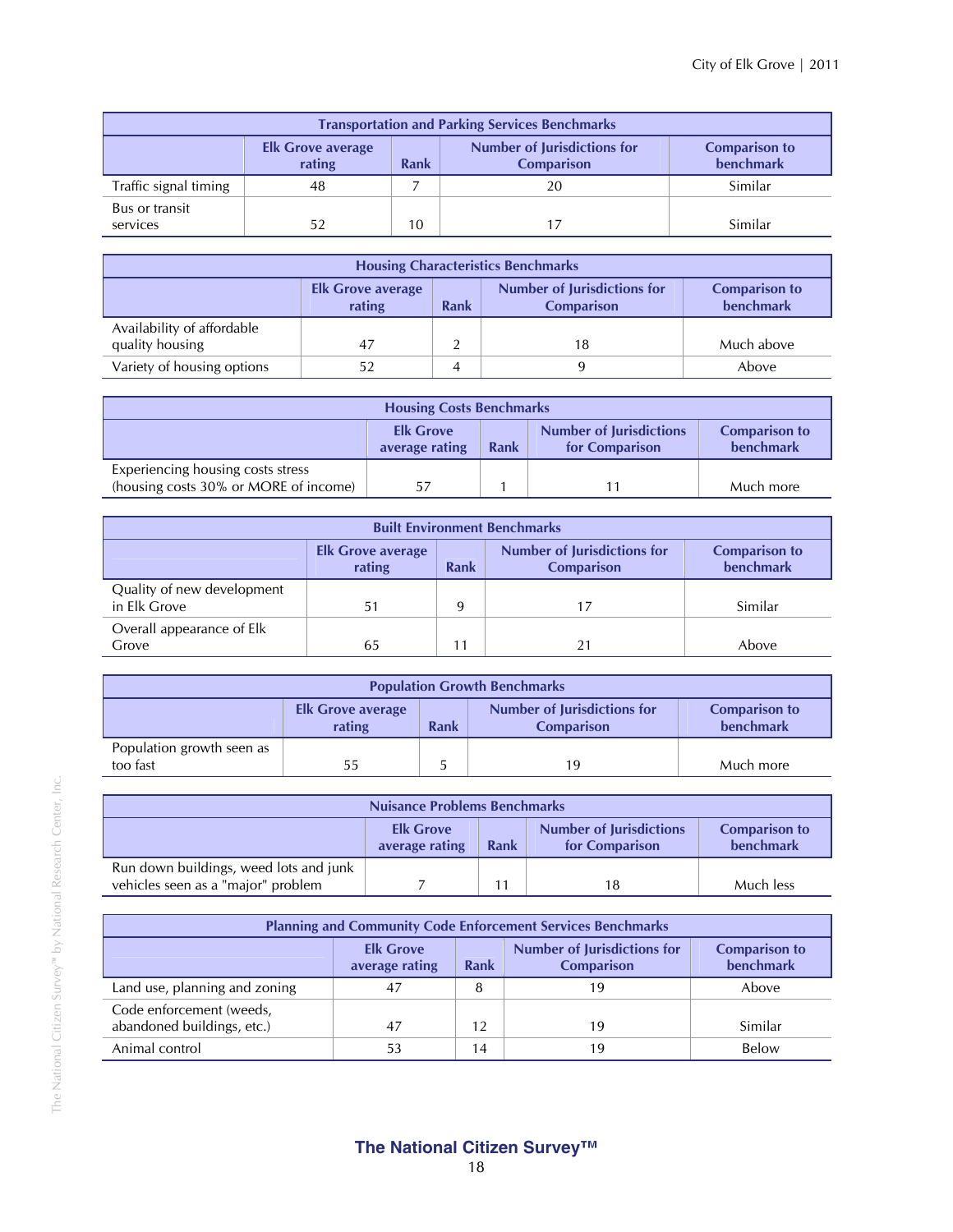| <b>Economic Sustainability and Opportunities Benchmarks</b>                                                                         |    |    |    |            |  |  |  |
|-------------------------------------------------------------------------------------------------------------------------------------|----|----|----|------------|--|--|--|
| <b>Number of Jurisdictions</b><br><b>Comparison to</b><br><b>Elk Grove</b><br>benchmark<br>for Comparison<br>Rank<br>average rating |    |    |    |            |  |  |  |
| Employment opportunities                                                                                                            | 29 | 12 | 18 | Below      |  |  |  |
| Shopping opportunities                                                                                                              | 50 | 8  | 19 | Similar    |  |  |  |
| Elk Grove as a place to work                                                                                                        | 43 | 14 | 18 | Much below |  |  |  |
| Overall quality of business and service<br>establishments in Elk Grove                                                              | 54 |    | 10 | Similar    |  |  |  |

| <b>Economic Development Services Benchmarks</b> |                                                                                                                                            |  |    |       |  |  |  |
|-------------------------------------------------|--------------------------------------------------------------------------------------------------------------------------------------------|--|----|-------|--|--|--|
|                                                 | <b>Number of Jurisdictions for</b><br><b>Comparison to</b><br><b>Elk Grove average</b><br>benchmark<br>rating<br>Rank<br><b>Comparison</b> |  |    |       |  |  |  |
| Economic<br>development                         | 39                                                                                                                                         |  | 18 | Below |  |  |  |

| <b>Job and Retail Growth Benchmarks</b> |                                                                                                                                                   |   |    |           |  |  |  |
|-----------------------------------------|---------------------------------------------------------------------------------------------------------------------------------------------------|---|----|-----------|--|--|--|
|                                         | Number of Jurisdictions for<br><b>Comparison to</b><br><b>Elk Grove average</b><br><b>benchmark</b><br><b>Rank</b><br>rating<br><b>Comparison</b> |   |    |           |  |  |  |
| Retail growth seen as<br>too slow       | 47                                                                                                                                                |   | 19 | More      |  |  |  |
| Jobs growth seen as too<br>slow         | 89                                                                                                                                                | 4 | 19 | Much more |  |  |  |

| <b>Personal Economic Future Benchmarks</b>        |                                                                                                                                            |  |    |         |  |  |  |
|---------------------------------------------------|--------------------------------------------------------------------------------------------------------------------------------------------|--|----|---------|--|--|--|
|                                                   | <b>Number of Jurisdictions for</b><br><b>Comparison to</b><br><b>Elk Grove</b><br>benchmark<br>Rank<br><b>Comparison</b><br>average rating |  |    |         |  |  |  |
| Positive impact of economy on<br>household income | 18                                                                                                                                         |  | 19 | Similar |  |  |  |

| <b>Community and Personal Public Safety Benchmarks</b> |                                                                                                       |    |    |                                   |  |  |  |
|--------------------------------------------------------|-------------------------------------------------------------------------------------------------------|----|----|-----------------------------------|--|--|--|
|                                                        | <b>Number of Jurisdictions for</b><br><b>Elk Grove</b><br>Rank<br><b>Comparison</b><br>average rating |    |    | <b>Comparison to</b><br>benchmark |  |  |  |
| In your neighborhood during the<br>day                 | 84                                                                                                    | 14 | 24 | Similar                           |  |  |  |
| In your neighborhood after dark                        | 69                                                                                                    | 13 | 23 | Similar                           |  |  |  |
| In Elk Grove's commercial areas<br>during the day      | 78                                                                                                    | 17 | 20 | Below                             |  |  |  |
| In Elk Grove's commercial areas<br>after dark          | 58                                                                                                    | 13 | 21 | Below                             |  |  |  |
| Violent crime (e.g., rape, assault,<br>robbery)        | 67                                                                                                    | 13 | 19 | Similar                           |  |  |  |
| Property crimes (e.g., burglary,<br>theft)             | 54                                                                                                    | 13 | 19 | Below                             |  |  |  |
| Environmental hazards, including<br>toxic waste        | 73                                                                                                    | 7  | 11 | Similar                           |  |  |  |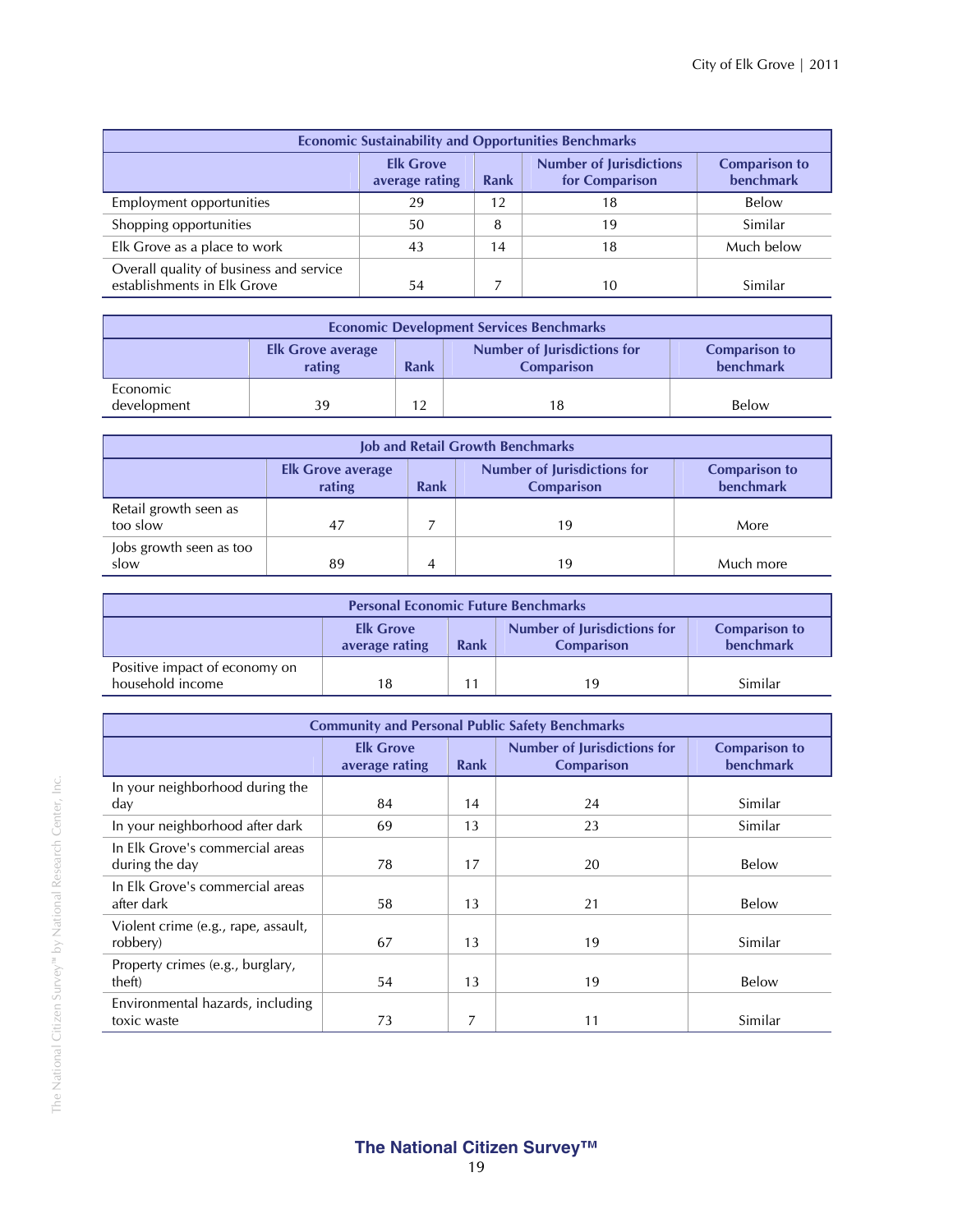| <b>Crime Victimization and Reporting Benchmarks</b>                                                                                               |    |    |    |           |  |  |  |  |
|---------------------------------------------------------------------------------------------------------------------------------------------------|----|----|----|-----------|--|--|--|--|
| <b>Number of Jurisdictions for</b><br><b>Comparison to</b><br><b>Elk Grove average</b><br><b>benchmark</b><br>rating<br>Rank<br><b>Comparison</b> |    |    |    |           |  |  |  |  |
| Victim of crime                                                                                                                                   | 10 | 16 | 19 | Less      |  |  |  |  |
| Reported<br>crimes                                                                                                                                |    |    | 19 | Much more |  |  |  |  |

| <b>Public Safety Services Benchmarks</b>                                                                               |                                       |             |                                                     |                                   |  |  |  |
|------------------------------------------------------------------------------------------------------------------------|---------------------------------------|-------------|-----------------------------------------------------|-----------------------------------|--|--|--|
|                                                                                                                        | <b>Elk Grove</b><br>average<br>rating | <b>Rank</b> | Number of<br>Jurisdictions for<br><b>Comparison</b> | <b>Comparison to</b><br>benchmark |  |  |  |
| Police services                                                                                                        | 64                                    | 16          | 24                                                  | Similar                           |  |  |  |
| Crime prevention                                                                                                       | 54                                    | 12          | 20                                                  | Similar                           |  |  |  |
| Traffic enforcement                                                                                                    | 54                                    | 16          | 23                                                  | Similar                           |  |  |  |
| Emergency preparedness (services that prepare<br>the community for natural disasters or other<br>emergency situations) | 52                                    |             | 13                                                  | Similar                           |  |  |  |

| <b>Contact with Police Department Benchmarks</b>                                                                                           |    |   |  |            |  |  |
|--------------------------------------------------------------------------------------------------------------------------------------------|----|---|--|------------|--|--|
| <b>Number of Jurisdictions</b><br><b>Comparison to</b><br><b>Elk Grove</b><br><b>benchmark</b><br>for Comparison<br>Rank<br>average rating |    |   |  |            |  |  |
| Had contact with the City of Elk Grove<br>Police Department                                                                                | 36 | 4 |  | Less       |  |  |
| Overall impression of most recent contact<br>with the City of Elk Grove Police                                                             |    |   |  |            |  |  |
| Department                                                                                                                                 | 62 | 6 |  | Much below |  |  |

| <b>Community Environment Benchmarks</b>                                       |                                    |      |                                                  |                                   |  |  |
|-------------------------------------------------------------------------------|------------------------------------|------|--------------------------------------------------|-----------------------------------|--|--|
|                                                                               | <b>Elk Grove</b><br>average rating | Rank | <b>Number of Jurisdictions</b><br>for Comparison | <b>Comparison to</b><br>benchmark |  |  |
| <b>Cleanliness of Elk Grove</b>                                               | 65                                 | 6    | 11                                               | Similar                           |  |  |
| Quality of overall natural environment in<br>Elk Grove                        | 57                                 | 8    | 10                                               | Much below                        |  |  |
| Preservation of natural areas such as<br>open space, farmlands and greenbelts | 52                                 |      | 10                                               | Similar                           |  |  |
| Air quality                                                                   | 53                                 | 12   | 16                                               | Below                             |  |  |

| <b>Frequency of Recycling Benchmarks</b>                                                                                            |    |  |  |         |  |  |
|-------------------------------------------------------------------------------------------------------------------------------------|----|--|--|---------|--|--|
| Number of Jurisdictions for<br><b>Elk Grove</b><br><b>Comparison to</b><br>benchmark<br>Rank<br>average rating<br><b>Comparison</b> |    |  |  |         |  |  |
| Recycled used paper, cans or<br>bottles from your home                                                                              | 96 |  |  | Similar |  |  |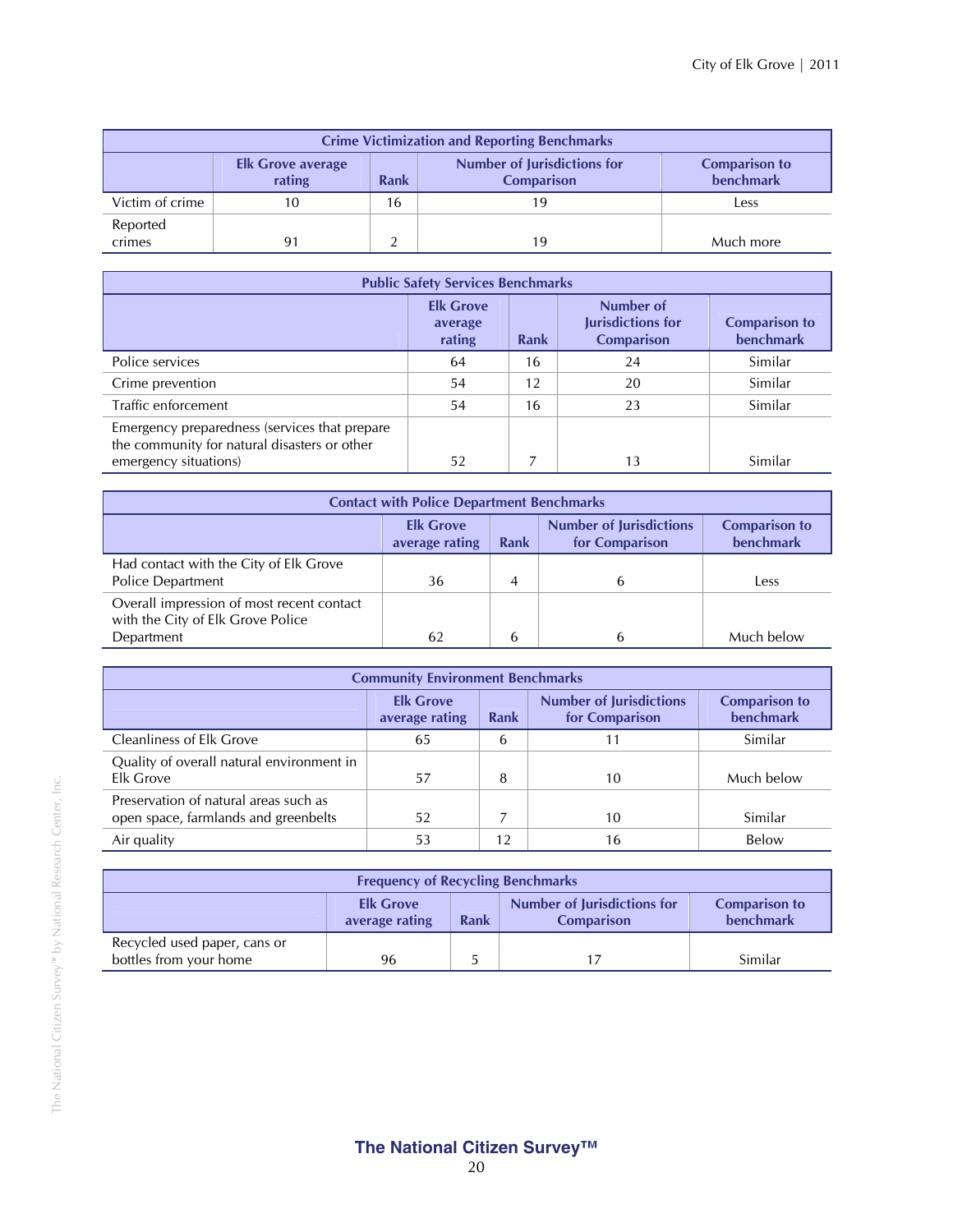| <b>Utility Services Benchmarks</b> |                                    |             |                                                  |                                          |  |  |  |
|------------------------------------|------------------------------------|-------------|--------------------------------------------------|------------------------------------------|--|--|--|
|                                    | <b>Elk Grove average</b><br>rating | <b>Rank</b> | <b>Number of Jurisdictions for</b><br>Comparison | <b>Comparison to</b><br><b>benchmark</b> |  |  |  |
| Storm drainage                     | 60                                 | 8           | 19                                               | Above                                    |  |  |  |
| Yard waste pick-                   |                                    |             |                                                  |                                          |  |  |  |
| up                                 | 68                                 | 9           | 15                                               | Similar                                  |  |  |  |
| Recycling                          | 69                                 | 10          | 18                                               | Similar                                  |  |  |  |
| Garbage<br>collection              | 69                                 | 16          | 21                                               | Similar                                  |  |  |  |

| <b>Community Recreational Opportunities Benchmarks</b>                                                                                     |    |  |  |         |  |  |  |
|--------------------------------------------------------------------------------------------------------------------------------------------|----|--|--|---------|--|--|--|
| <b>Number of Jurisdictions for</b><br><b>Comparison to</b><br><b>Elk Grove average</b><br>benchmark<br>rating<br>Rank<br><b>Comparison</b> |    |  |  |         |  |  |  |
| Recreation<br>opportunities                                                                                                                | 56 |  |  | Similar |  |  |  |

| <b>Cultural and Educational Opportunities Benchmarks</b>                                                                                                 |    |    |    |            |  |  |
|----------------------------------------------------------------------------------------------------------------------------------------------------------|----|----|----|------------|--|--|
| <b>Number of Jurisdictions for</b><br><b>Comparison to</b><br><b>Elk Grove average</b><br><b>benchmark</b><br>rating<br><b>Rank</b><br><b>Comparison</b> |    |    |    |            |  |  |
| Opportunities to attend<br>cultural activities                                                                                                           | 46 | 14 | 20 | Much below |  |  |
| Educational opportunities                                                                                                                                | 51 | 9  | 16 | Below      |  |  |

| <b>Participation in Cultural and Educational Opportunities Benchmarks</b>                                                                  |    |    |    |           |  |  |
|--------------------------------------------------------------------------------------------------------------------------------------------|----|----|----|-----------|--|--|
| <b>Number of Jurisdictions</b><br><b>Elk Grove</b><br><b>Comparison to</b><br><b>benchmark</b><br>for Comparison<br>Rank<br>average rating |    |    |    |           |  |  |
| Used Elk Grove public libraries or<br>their services                                                                                       | 61 | 16 | 19 | Much less |  |  |
| Participated in religious or spiritual<br>activities in Elk Grove                                                                          | 50 |    |    | Similar   |  |  |

| <b>Cultural and Educational Services Benchmarks</b> |                                                                                                                                     |    |    |            |  |  |  |
|-----------------------------------------------------|-------------------------------------------------------------------------------------------------------------------------------------|----|----|------------|--|--|--|
|                                                     | Number of Jurisdictions for<br><b>Comparison to</b><br><b>Elk Grove average</b><br>benchmark<br>rating<br>Rank<br><b>Comparison</b> |    |    |            |  |  |  |
| Public library<br>services                          | 63                                                                                                                                  | 20 | 23 | Much below |  |  |  |

| <b>Community Health and Wellness Access and Opportunities Benchmarks</b>                                                                          |    |   |    |            |  |  |
|---------------------------------------------------------------------------------------------------------------------------------------------------|----|---|----|------------|--|--|
| <b>Number of Jurisdictions for</b><br><b>Comparison to</b><br><b>Elk Grove average</b><br><b>benchmark</b><br>Rank<br>rating<br><b>Comparison</b> |    |   |    |            |  |  |
| Availability of affordable<br>quality health care                                                                                                 | 52 | 5 | 16 | Much above |  |  |
| Availability of affordable<br>quality food                                                                                                        | 58 |   | 13 | Similar    |  |  |
| Availability of preventive<br>health services                                                                                                     | 53 | 3 | 8  | Similar    |  |  |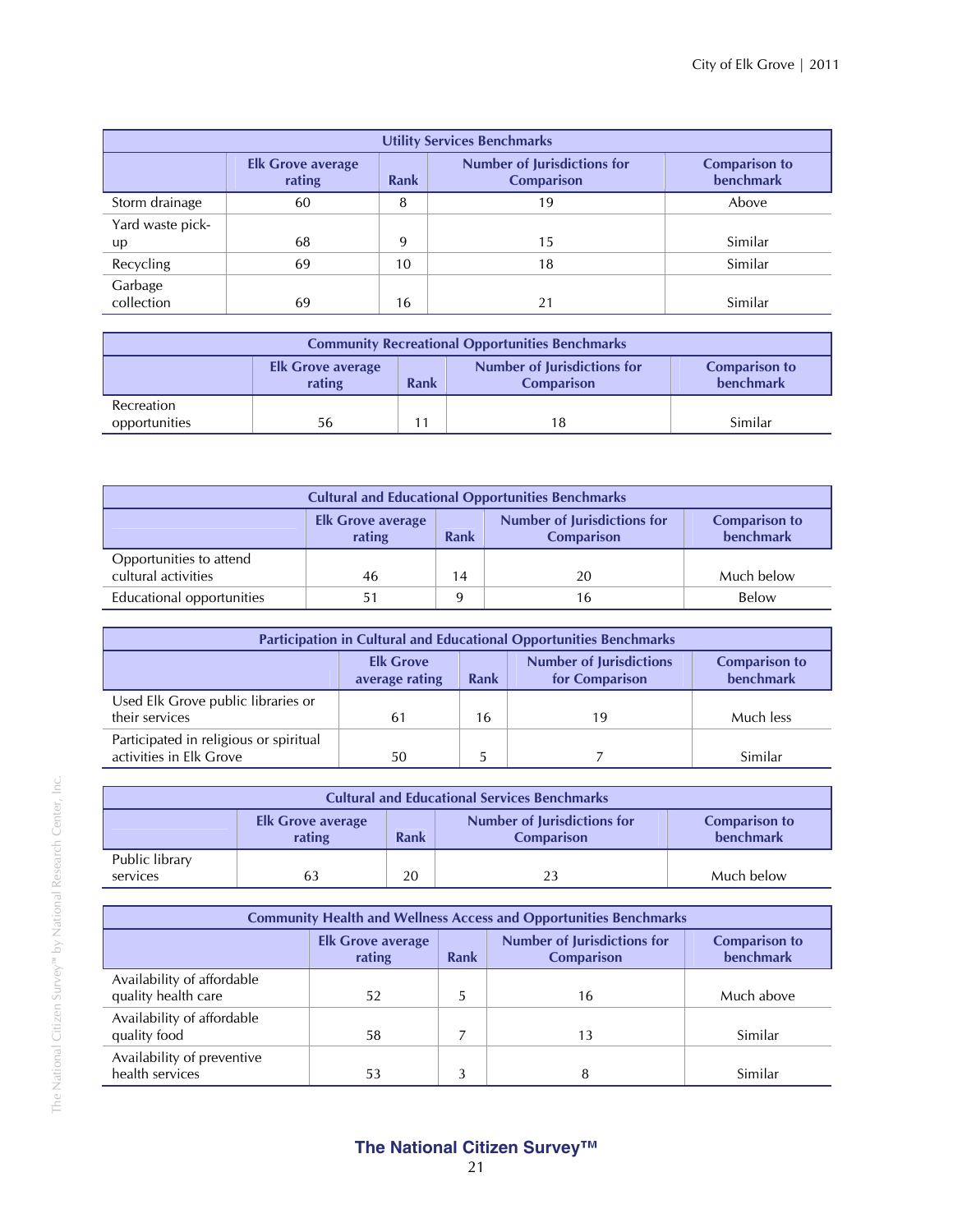| <b>Community Quality and Inclusiveness Benchmarks</b>                               |                                    |      |                                                  |                                   |  |  |  |
|-------------------------------------------------------------------------------------|------------------------------------|------|--------------------------------------------------|-----------------------------------|--|--|--|
|                                                                                     | <b>Elk Grove</b><br>average rating | Rank | <b>Number of Jurisdictions</b><br>for Comparison | <b>Comparison to</b><br>benchmark |  |  |  |
| Sense of community                                                                  | 55                                 | 11   | 19                                               | Similar                           |  |  |  |
| Openness and acceptance of the<br>community toward people of diverse<br>backgrounds | 59                                 | 12   | 18                                               | Similar                           |  |  |  |
| Availability of affordable quality child care                                       | 42                                 | 8    | 17                                               | Similar                           |  |  |  |
| Elk Grove as a place to raise kids                                                  | 67                                 | 10   | 19                                               | Similar                           |  |  |  |
| Elk Grove as a place to retire                                                      | 54                                 | 10   | 19                                               | Below                             |  |  |  |

| <b>Services Provided for Population Subgroups Benchmarks</b> |                                                                                                                                            |    |    |         |  |  |  |  |
|--------------------------------------------------------------|--------------------------------------------------------------------------------------------------------------------------------------------|----|----|---------|--|--|--|--|
|                                                              | <b>Number of Jurisdictions for</b><br><b>Comparison to</b><br><b>Elk Grove average</b><br>benchmark<br>rating<br><b>Comparison</b><br>Rank |    |    |         |  |  |  |  |
| Services to seniors                                          | 58                                                                                                                                         | 12 |    | Similar |  |  |  |  |
| Services to youth                                            | 56                                                                                                                                         |    | 21 | Above   |  |  |  |  |
| Services to low income<br>people                             | 43                                                                                                                                         | 10 |    | Similar |  |  |  |  |

| <b>Civic Engagement Opportunities Benchmarks</b>     |                                                                                                                                            |   |    |            |  |  |
|------------------------------------------------------|--------------------------------------------------------------------------------------------------------------------------------------------|---|----|------------|--|--|
|                                                      | <b>Number of Jurisdictions for</b><br><b>Elk Grove</b><br><b>Comparison to</b><br>benchmark<br>Rank<br><b>Comparison</b><br>average rating |   |    |            |  |  |
| Opportunities to participate in<br>community matters | 54                                                                                                                                         |   | 10 | Below      |  |  |
| Opportunities to volunteer                           | 56                                                                                                                                         | q | 10 | Much below |  |  |

| <b>Participation in Civic Engagement Opportunities Benchmarks</b>                                                           |                                       |      |                                                     |                                          |  |  |
|-----------------------------------------------------------------------------------------------------------------------------|---------------------------------------|------|-----------------------------------------------------|------------------------------------------|--|--|
|                                                                                                                             | <b>Elk Grove</b><br>average<br>rating | Rank | Number of<br>Jurisdictions for<br><b>Comparison</b> | <b>Comparison to</b><br><b>benchmark</b> |  |  |
| Attended a meeting of local elected officials or<br>other local public meeting                                              | 19                                    | 17   | 19                                                  | Much less                                |  |  |
| Watched a meeting of local elected officials or<br>other public meeting on cable television, the<br>Internet or other media | 22                                    | 18   | 19                                                  | Much less                                |  |  |
| Volunteered your time to some group or<br>activity in Elk Grove                                                             | 43                                    | 10   | 19                                                  | Similar                                  |  |  |
| Participated in a club or civic group in Elk<br>Grove                                                                       | 23                                    | 9    | 10                                                  | Much less                                |  |  |
| Provided help to a friend or neighbor                                                                                       | 93                                    | 6    | 10                                                  | Similar                                  |  |  |

| <b>Voter Behavior Benchmarks</b>                                                                                                           |    |  |    |         |  |  |  |
|--------------------------------------------------------------------------------------------------------------------------------------------|----|--|----|---------|--|--|--|
| <b>Number of Jurisdictions for</b><br><b>Comparison to</b><br><b>Elk Grove average</b><br>benchmark<br>rating<br><b>Comparison</b><br>Rank |    |  |    |         |  |  |  |
| Registered to vote                                                                                                                         | 82 |  | 19 | Similar |  |  |  |
| Voted in last general<br>election<br>Similar<br>10<br>19<br>78                                                                             |    |  |    |         |  |  |  |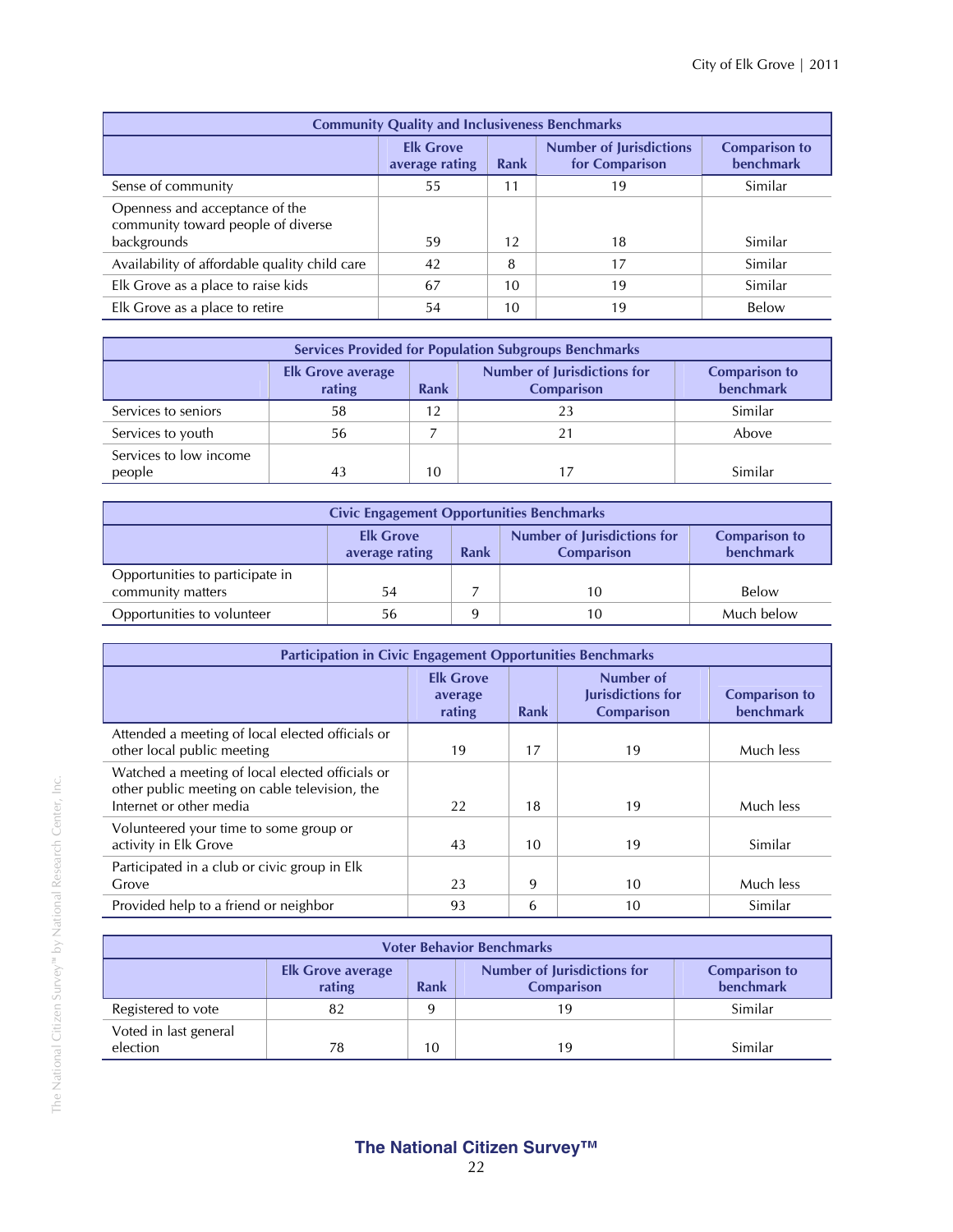| Use of Information Sources Benchmarks                                                                                                      |    |   |    |           |  |  |
|--------------------------------------------------------------------------------------------------------------------------------------------|----|---|----|-----------|--|--|
| <b>Number of Jurisdictions for</b><br><b>Comparison to</b><br><b>Elk Grove average</b><br>benchmark<br>rating<br><b>Comparison</b><br>Rank |    |   |    |           |  |  |
| Read Elk Grove Newsletter                                                                                                                  | 89 | 4 |    | Much more |  |  |
| Visited the City of Elk Grove<br>Web site                                                                                                  | 70 |   | 10 | Much more |  |  |

| <b>Local Government Media Services and Information Dissemination Benchmarks</b> |                                                                                                                                                   |    |    |         |  |  |  |
|---------------------------------------------------------------------------------|---------------------------------------------------------------------------------------------------------------------------------------------------|----|----|---------|--|--|--|
|                                                                                 | <b>Number of Jurisdictions for</b><br><b>Comparison to</b><br><b>Elk Grove average</b><br><b>benchmark</b><br>rating<br><b>Comparison</b><br>Rank |    |    |         |  |  |  |
| Cable television                                                                | 53                                                                                                                                                | h  |    | Similar |  |  |  |
| Public information<br>services                                                  | 55                                                                                                                                                | 13 | 20 | Similar |  |  |  |

| <b>Social Engagement Opportunities Benchmarks</b>                                                                                          |    |  |   |       |  |
|--------------------------------------------------------------------------------------------------------------------------------------------|----|--|---|-------|--|
| <b>Number of Jurisdictions</b><br><b>Elk Grove</b><br><b>Comparison to</b><br>for Comparison<br><b>benchmark</b><br>Rank<br>average rating |    |  |   |       |  |
| Opportunities to participate in social<br>events and activities                                                                            | 54 |  |   | Below |  |
| Opportunities to participate in religious<br>or spiritual events and activities                                                            | 57 |  | b | Below |  |

| <b>Contact with Immediate Neighbors Benchmarks</b>                                                                                         |    |    |  |           |  |
|--------------------------------------------------------------------------------------------------------------------------------------------|----|----|--|-----------|--|
| Number of Jurisdictions for<br><b>Comparison to</b><br><b>Elk Grove</b><br><b>benchmark</b><br>average rating<br>Rank<br><b>Comparison</b> |    |    |  |           |  |
| Has contact with neighbors at least<br>several times per week                                                                              | 44 | 10 |  | Much less |  |

| <b>Public Trust Benchmarks</b>          |                                    |      |                                                  |                                          |  |  |
|-----------------------------------------|------------------------------------|------|--------------------------------------------------|------------------------------------------|--|--|
|                                         | <b>Elk Grove</b><br>average rating | Rank | <b>Number of Jurisdictions</b><br>for Comparison | <b>Comparison to</b><br><b>benchmark</b> |  |  |
| Value of services for the taxes paid to |                                    |      |                                                  |                                          |  |  |
| Elk Grove                               | 46                                 | 17   | 21                                               | Below                                    |  |  |
| The overall direction that Elk Grove is |                                    |      |                                                  |                                          |  |  |
| taking                                  | 44                                 | 14   | 20                                               | Below                                    |  |  |
| Job Elk Grove government does at        |                                    |      |                                                  |                                          |  |  |
| welcoming citizen involvement           | 43                                 | 16   | 20                                               | Below                                    |  |  |
| Overall image or reputation of Elk      |                                    |      |                                                  |                                          |  |  |
| Grove                                   | 56                                 | 13   | 20                                               | Below                                    |  |  |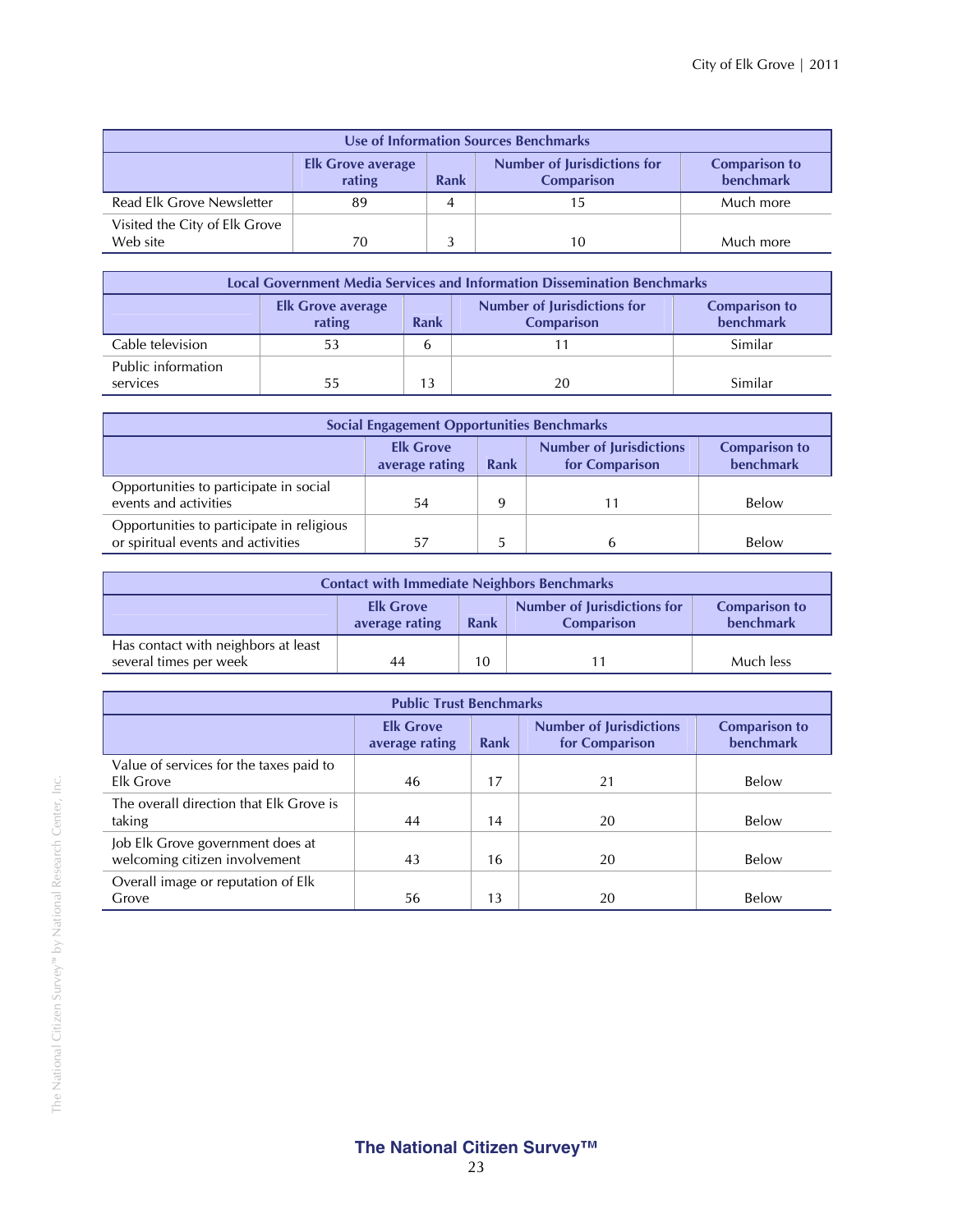| Services Provided by Local, State and Federal Governments Benchmarks |                                    |      |                                                         |                                          |  |  |
|----------------------------------------------------------------------|------------------------------------|------|---------------------------------------------------------|------------------------------------------|--|--|
|                                                                      | <b>Elk Grove</b><br>average rating | Rank | <b>Number of Jurisdictions for</b><br><b>Comparison</b> | <b>Comparison to</b><br><b>benchmark</b> |  |  |
| Services provided by the City of Elk<br>Grove                        | 58                                 | 22   | 29                                                      | Below                                    |  |  |
| Services provided by the Federal<br>Government                       | 36                                 | 16   | 19                                                      | Similar                                  |  |  |
| Services provided by the State<br>Government                         | 34                                 | 13   | 19                                                      | Similar                                  |  |  |
| Services provided by Sacramento<br><b>County Government</b>          | 39                                 | 10   | 11                                                      | Below                                    |  |  |

| <b>Contact with City Employees Benchmarks</b>          |                                                                                                                                            |    |    |           |  |  |
|--------------------------------------------------------|--------------------------------------------------------------------------------------------------------------------------------------------|----|----|-----------|--|--|
|                                                        | <b>Number of Jurisdictions for</b><br><b>Elk Grove</b><br><b>Comparison to</b><br>benchmark<br>Rank<br>average rating<br><b>Comparison</b> |    |    |           |  |  |
| Had contact with City employee(s)<br>in last 12 months |                                                                                                                                            | 18 | 20 | Much less |  |  |

| Perceptions of City Employees (Among Those Who Had Contact) Benchmarks |                                                                                                                                            |    |    |         |  |  |  |
|------------------------------------------------------------------------|--------------------------------------------------------------------------------------------------------------------------------------------|----|----|---------|--|--|--|
|                                                                        | <b>Number of Jurisdictions for</b><br><b>Comparison to</b><br><b>Elk Grove average</b><br>benchmark<br>rating<br>Rank<br><b>Comparison</b> |    |    |         |  |  |  |
| Knowledge                                                              | 63                                                                                                                                         | 18 |    | Below   |  |  |  |
| Responsiveness                                                         | 61                                                                                                                                         | 15 | 21 | Similar |  |  |  |
| Courteousness                                                          | 66                                                                                                                                         | 13 | 21 | Similar |  |  |  |
| Overall                                                                |                                                                                                                                            |    |    |         |  |  |  |
| impression                                                             | 61                                                                                                                                         | 15 |    | Below   |  |  |  |